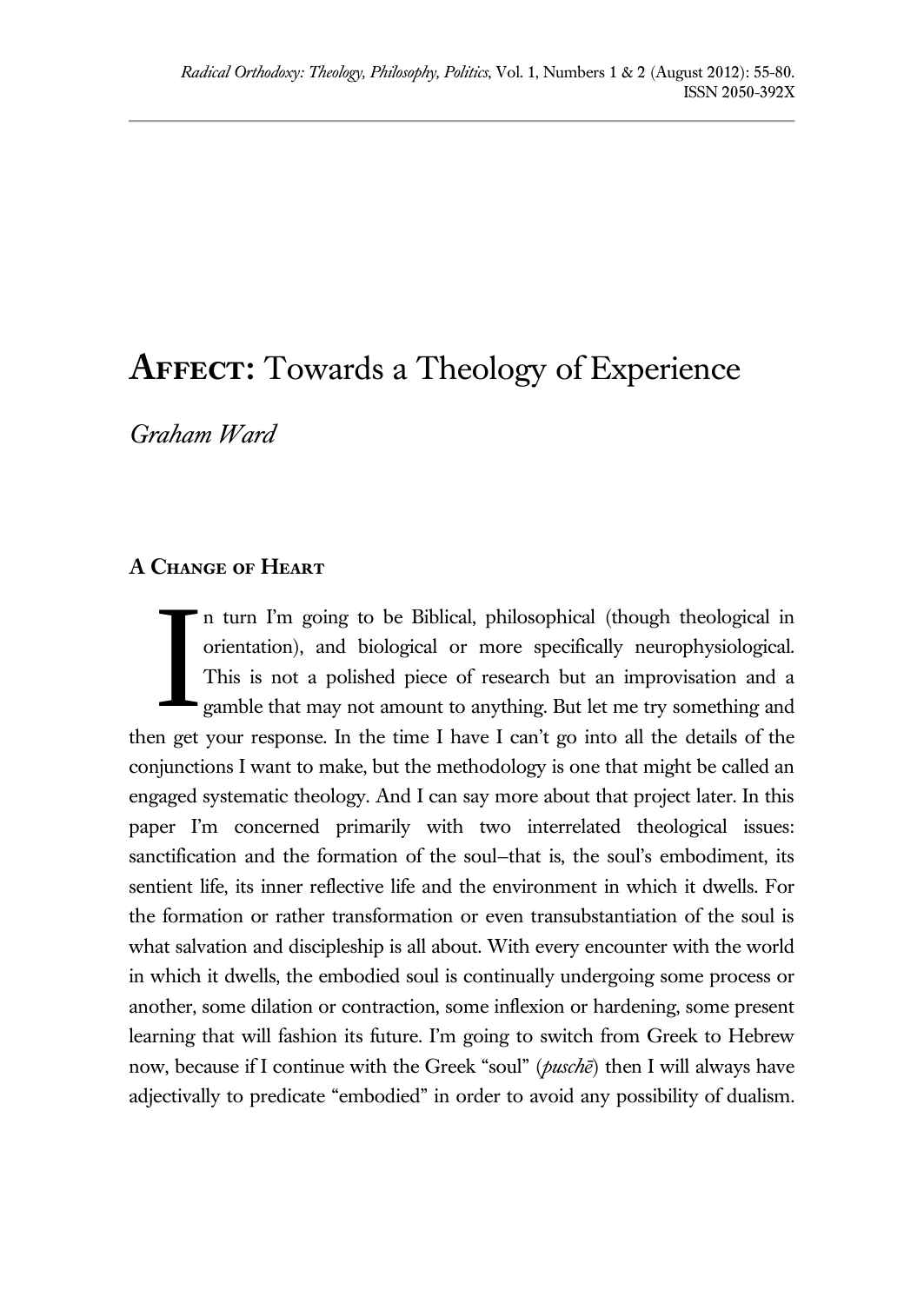The Hebrew "heart" (*lev*) bears no such difficulty.<sup>1</sup> It is the seat of the emotions and as such it is sentient; it is a name of one of the most important of our corporeal organs or viscera; and it also the place where thinking, believing, imagining and memory takes place. It faces both the external and the internal worlds of the body; it both embraces the conscious and the unconscious for there are things hidden in the heart that only God can draw forth. And so with the "heart" we turn to two Scriptures. I'm going to use the Authorised Version for its resonance and in honour of its four hundredth anniversary this year (2011).

The first is from Ezekiel: "A new heart also I will give you and a new spirit will I put within you; and I will take away the stony heart out of your flesh, and I will give you a heart of flesh. And I will put my spirit within you, and cause you to walk in my statutes, and ye shall keep my judgements, and do them."<sup>2</sup> This is the great promise of God's redemption. The spirit is *ruach*—breath, life—and it animates the heart in ways that lead from feelings and thoughts to acts: walking in God's statutes, keeping God's judgements. The promise here is the acknowledgement of a divine desire understood in Psalm 51.5: "thou desirest truth in the inward parts; and in the hidden part thou shalt make me to know wisdom." But even in this acknowledgement there lies a recognition that what God desires so God will perform: "thou shalt make me to know." How are we made to know? And how are we given a new heart of flesh? It is not, I contend, by divine fiat; rather it is by a divine working within us that discipleship inaugurates; that transformation or even transubstantiation of the heart of stone.

My second Scripture is from Matthew's Gospel, and Jesus is speaking: "whatsoever entereth in at the mouth goeth into the belly, and is cast out into the draught? But those things which proceed out of the mouth come forth from the heart; and they defile a man. For out of the heart proceed evil thoughts, murders, adulteries, fornications, thefts, false witness, and blasphemies: these are

 $<sup>1</sup>$  There has been much debate since the end of the Second World War about the virtues of</sup> the Hebrew *nephesh* which the LXX translates as *psuchē*. *Nephesh*, it is said is holistic rather than dualistic. For advocates of this understanding of *nephesh*, see Johnson, *The One and the Many,* 4,7,33. But not Biblical scholars are convinced. For the counter argument see Barr, *The Garden of Eden,* 32-44. Barr also give an interesting contextualisation for a shift in Biblical hermeneutics away from Hellenistic readings to Jewish readings.

 $2$  Ezek 36:26-27.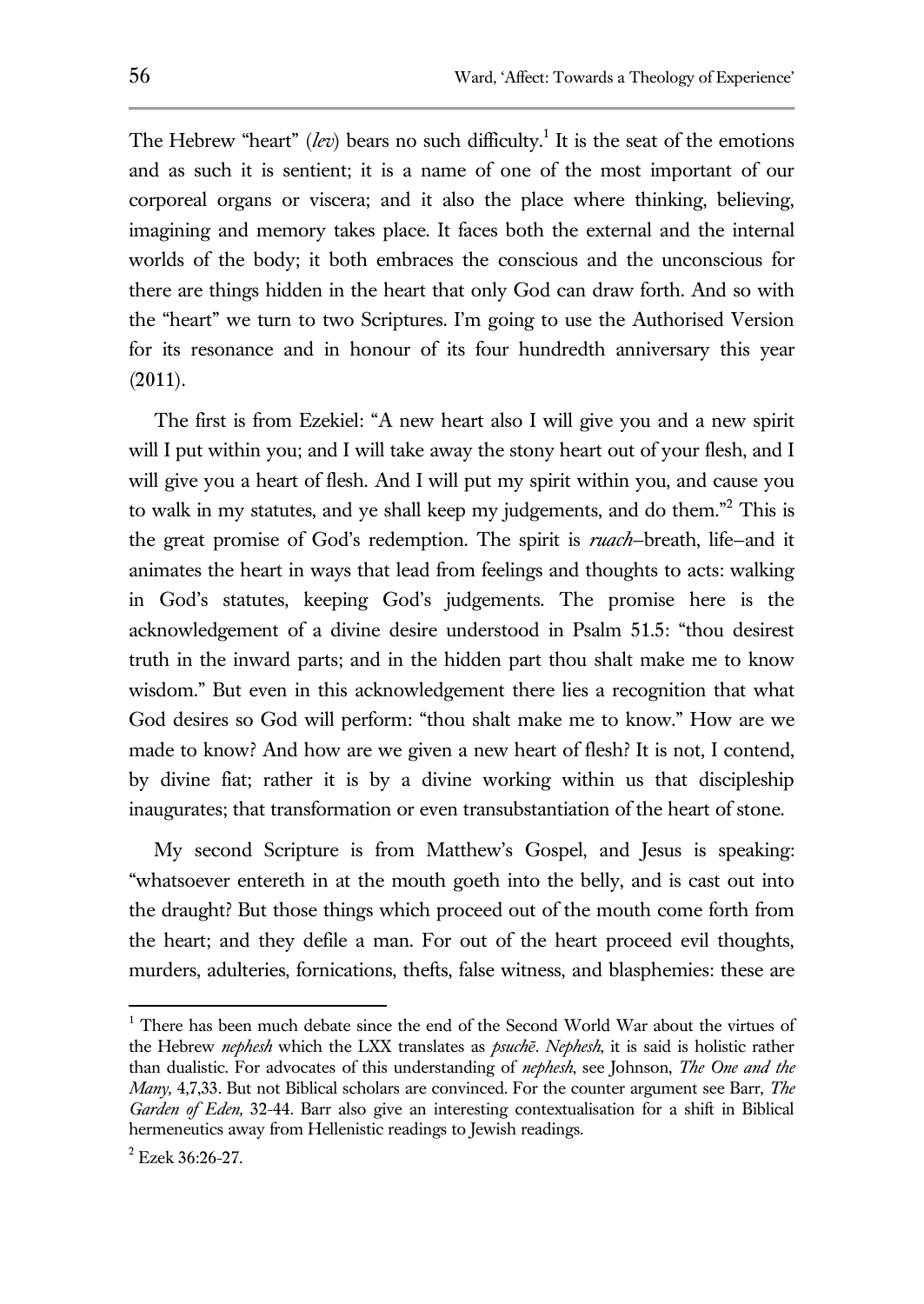the things which defile a man."<sup>3</sup> Here is a portrait of the stony heart: whose thinking, speaking, doing and feeling are all ordered towards what Augustine, creating two (im)moral categories, calls the *libido dominandi* and the *amor sui*. It is not the heart as such which is evil, for as Jesus says elsewhere in Matthew it is the source of what is most valuable to you—"where your treasure is there will your heart be also<sup>34</sup> and from it may also flow forgiveness:<sup>5</sup> "Blessed are the pure in heart, for they shall see God".<sup>6</sup> If it is not the heart as such which is wrong then it is the disposition of the heart; that is, the ordering of its feeling, knowing and doing. So if redemption is the work of grace which transforms or transubstantiates the heart then we should expect, as the law of God is written upon our inner parts, that our sentient and emotional life, our cognitive life and the involvement of both in our behaviour (and that behaviour again upon our sentient and cognitive life) will be changed.

### **Sanctification and Theologies of Experience**

To be transformed into His likeness—to be transubstantiated—requires an inner working of His Spirit: our sanctification.<sup>7</sup> This inner working cannot just take place at the level of knowing and doing. There are those who may know, intellectually, an awful lot about God, what has been transcribed of His work in the Scriptures, the history of the interpretation of those Scriptures, and the traditions of those who worship Him; there are people who can speak words of eloquent piety; and there are those who can act in accordance with the teachings of the tradition, its ritual laws of purity, for example. But such people

 $3$  Matt 15:17-20.

 $4$  Matt 6:21

<sup>5</sup> Matt: 18:35

 $6$  Matt:  $5:8$ 

<sup>&</sup>lt;sup>7</sup> What I am not treating here is what one might call the "other side" of the operation – that treated in a doctrine of the atonement. In a purely heuristic fashion (because the relationship between the two economies are profoundly intertwined), we could call the sanctification process the human and ecclesial side of the atonement, which is a more objective operation between God the Father and God the Son. We enter into the effects of the reconciliation Christ's death and resurrection performs. Because of the intra-divine nature of this second economy, we cannot approach this phenomenologically. We can only treat the outworking in and through the Spirit in terms of personal and collective sanctification.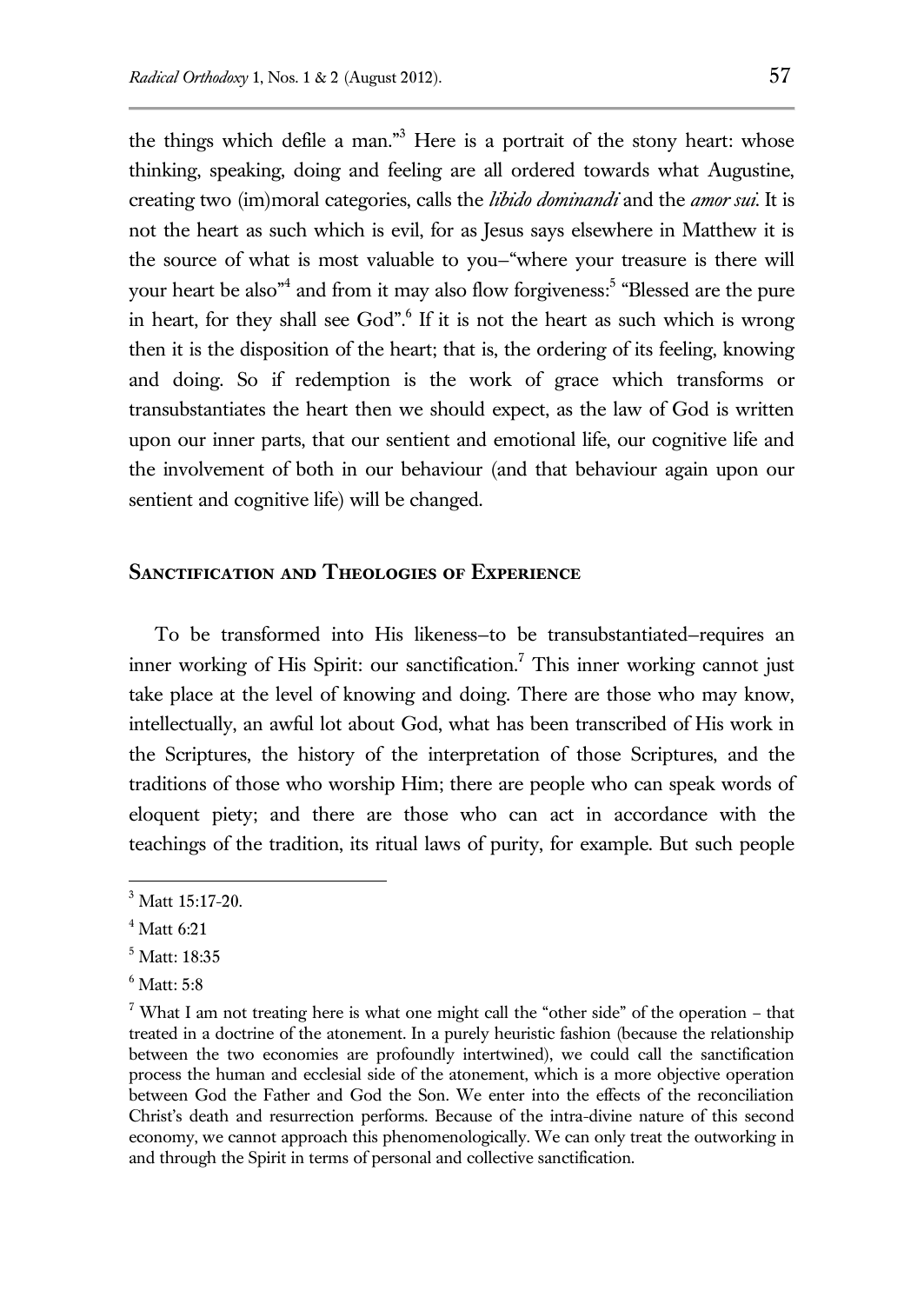may not know, intimately, as in marriage a man knows his wife—in the inner working of sanctification. Jesus himself draws attention to the hypocrisies of the Pharisees, the Sadducees, and the Temple Scribes in his own day; and any one of us who preaches recognises that pious words are cheap and altruistic acts can often be done out of duty or fear of social stigma or a sense of moral righteousness. To be transformed then, to be turned into imitators of Christ and embody His real presence, hence our transubstantiation, is a more profound work that goes on at the level of the affections not just knowledge; affections which can never be disassociated from our corporeality, our cognitions and our embodied acts. At the basis of the "murders, adulteries fornications, thefts, false witness, [and] blasphemies" of which Jesus speaks lies a set of emotions: hatred, anger, lust, covetousness, jealousy; emotions which are prior to acts and prior sometimes even to what theories of the emotions call the "appreciation" of the emotion, that turns them into conscious feelings. $8$  More of that anon. It is then not just what proceeds from the heart but the heart itself that needs to be transformed. It is in the realms of our pre- or unconscious, it is in the spheres that are prior to our will to act, that the labour of sanctification must work. And this labour is not accomplished in a moment, even a moment of conversion or revelation; it has to be accomplished over a lifetime of attunement and turning. Discipleship is a learning process; a venture into an ongoing *metanoia*, repentance and confession. Such a discipleship will not just impact our ethics, and the *ethoi*  that such an ethics creates; nor will it just impact our understanding. To impact our affections it has to penetrate into our emotional life; and our emotional life, as we will see, is intimately connected with our biologies and physiologies. It is a "heart of flesh" that is to be formed from a "heart of stone." And if we take these phrases, and the additional description of the "hardening of the heart" that comes from unrepentence and stubborn persistence in doing things one's own way and for one's own gratification, as only metaphors then we miss the profundity of what incarnation means. The change of disposition that sanctification performs is a work of the Spirit exploring the hidden depths of the human heart. Such an exploration awakens us to our own inner motivations, revealing to us inmost secrets and emotional stirrings (perhaps aspects of

<sup>8</sup> To so-named 'seven deadly sins' are, as Augustine understood, disorders of love. They envy, vainglory, sloth, avarice, anger, gluttony, lust—also name profoundly affective states.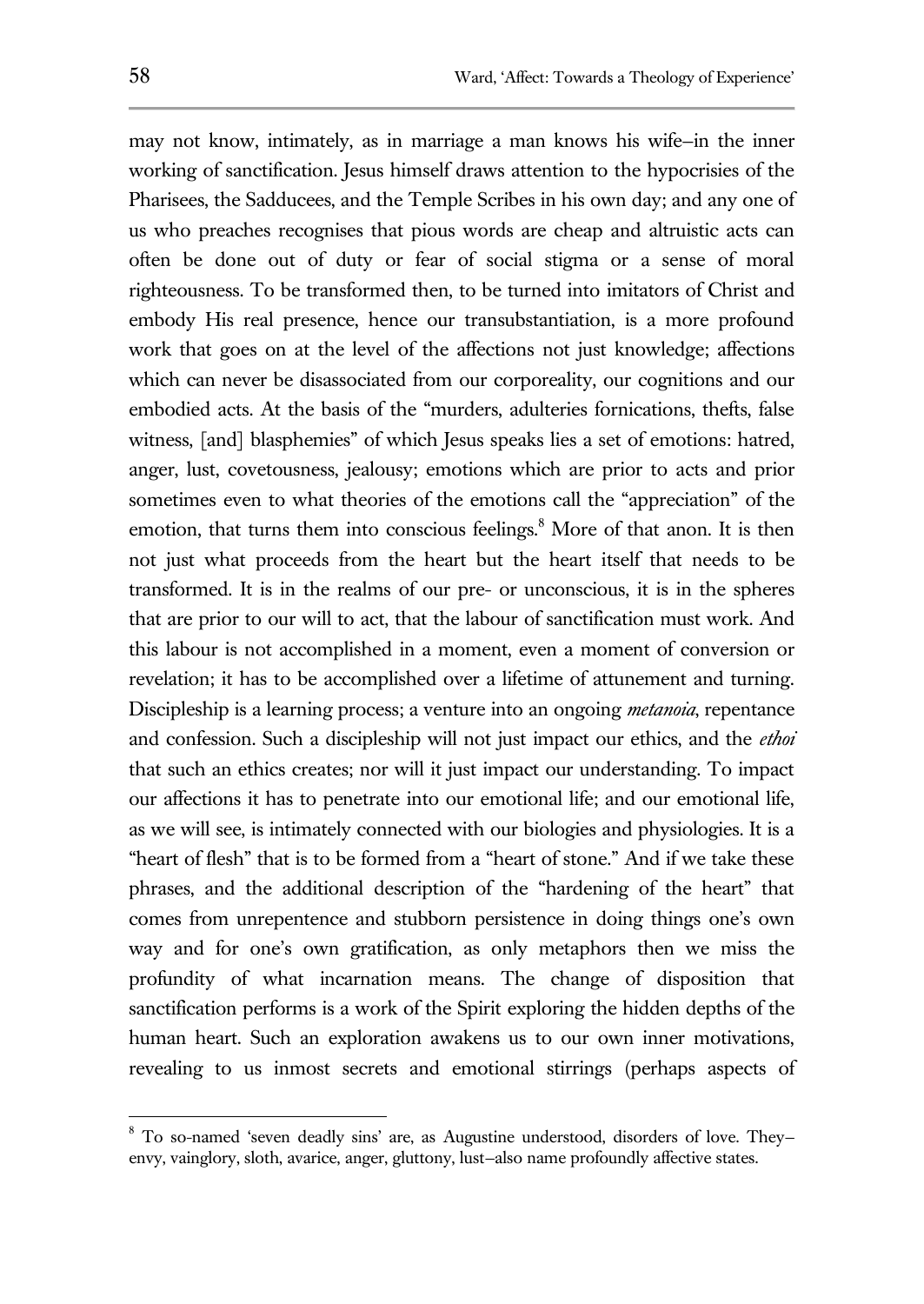ourselves and our experience we repress the acknowledgement of or psychologically forget). In this way the Spirit sanctifies the heart. It is a work of grace to which we have to give access and acceptance; from which we have to take heed and learn. Things hidden have to be brought to confession. This is the learning that discipleship inaugurates. It is a learning about ourselves, the human condition and the world around us.

"[I]nteriority does not close off the world but allows the world to penetrate us more deeply." 9 For in exploring the hidden depths of our being the Spirit is at work in and through and beyond us – in the churches to which we belong and the world in which we dwell. But we can hinder the work of the Spirit—if only for a time—through that self-assertion which "hardens" the heart and turns it to stone. The hardening is literal. We know how our emotional and intellectual life impacts the autonomic nervous system which governs our heart beat, blood pressure, muscle tone, breathing, bowel movements, perspiration and adrenalin glands releasing stress hormones into the bloodstream. Stress—which 'hardening' indicates—has physiological affects; just as the release from stress (experiencing that peace which the world cannot give) also has physiological affects. Radical incarnation—which involves the Spirit of Christ living in us and bringing about our sanctification and the sanctification of the world - operates at the level of our somatic, emotional and cognitive experience. "Hearts of stone", "hearts of flesh", and "hardening of the heart" are then as much physiological descriptions as accounts of moral dispositions. In his laconic notes for a lecture course on the phenomenology of Christian Mediaeval mysticism of 1918-19 (a course he never actually gave), Heidegger makes some astute observations about Christianity and experience. He begins by pointing out that the "power", "grace" and "wrath" of God are all "experiential effects."<sup>10</sup> With mysticism we perceive the "emergence of a new motivational complex in the experiencing subject."<sup>11</sup> In fact, it is not simply that Christians like all other human beings are experiential creatures, there is also that in Christianity which motivates the Christian to seek experience—an experience of God in a relationship of love and worship towards Him. There is a "[r]eligious longing for experience and give effort towards the

<sup>&</sup>lt;sup>9</sup> Wright, 'Edith Stein', 139.

<sup>10</sup> Heidegger, *Phenomenology of Religious Life,* 233.

<sup>11</sup> Heidegger, *Phenomenology of Religious Life,* 238.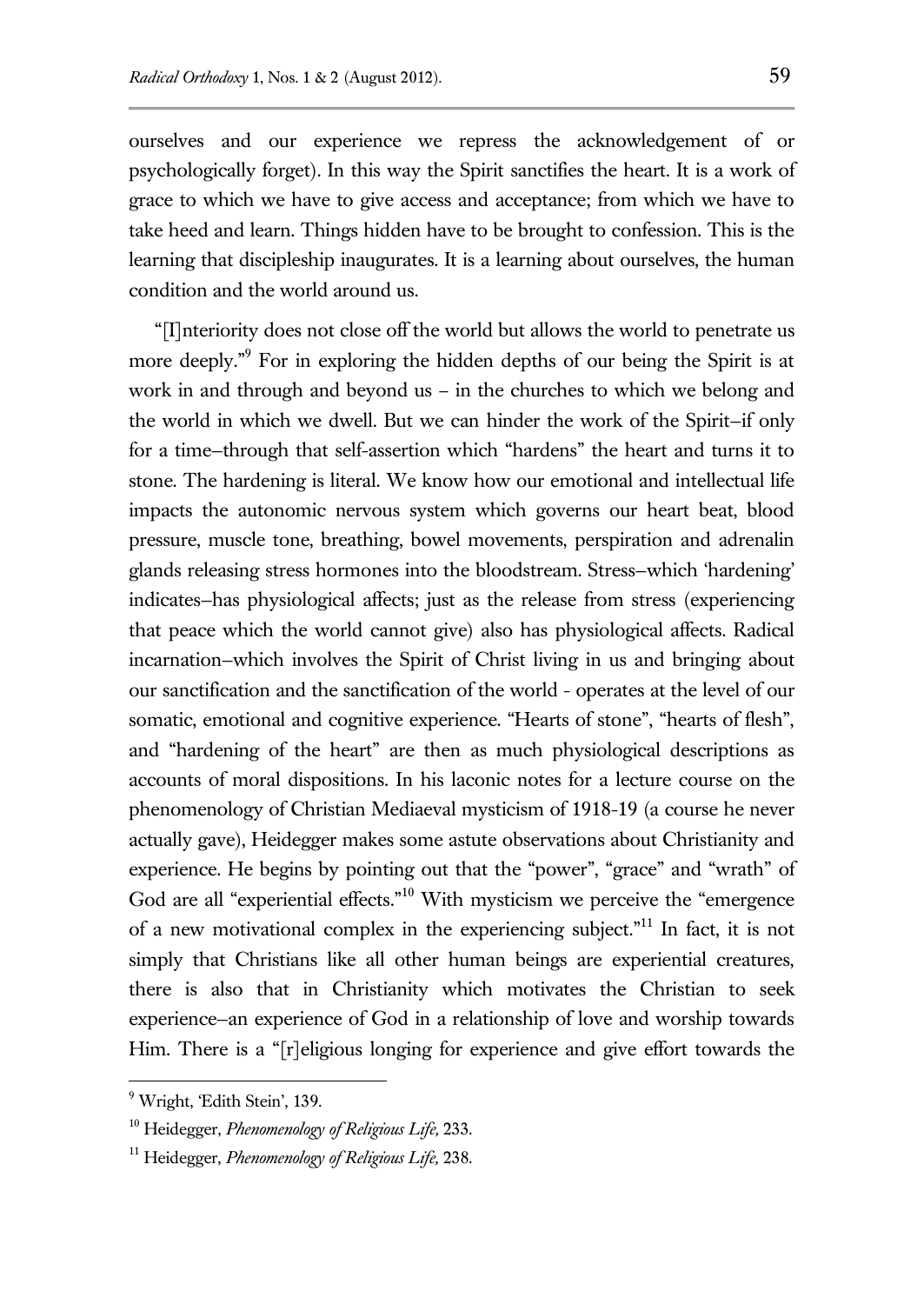presence of Jesus is possible as genuine only as a growing out of a basic experience. Such experiences are not freely and deliberately at one's disposal in the observance of the rules of church law. 'Knowledge' about these experiences and their essence rises only in actual having-experienced."<sup>12</sup> As such, there needs to be then, in a way that does justice to the "full facticity" of the concrete historical context, a theology of experience quite at odds with any suprahistorical and Universalist account of religious experience *per se*. 13

Now a much shortened theological section: in sanctification, we are not talking about some abstract ethereal process but a concrete operation of affect: something we experience even if it is something we cannot, ourselves, calculate and measure. So let us turn to two quite similar and specifically Christian accounts of experience, the first by Schleiermacher and the other by Hegel.

Both Schleiermacher and Hegel understood that the origins of the theological and the ethical lie with 'feeling' and 'intuition'. By feeling and its relation to intuition neither of these thinkers, from whom we have much to learn and much to appreciate, are primarily referring to something occult, paranormal, or clairvoyant. Although they are moments in Schleiermacher's early, more Romantic work, when his living "intuition of the universe"<sup>14</sup> is related to a certain, and idiosyncratically understood, mysticism. But primarily, Schleiermacher and Hegel speak of feeling (*Gefühl*) and intuition (*Anschauung*) from their deep, if eventually highly critical, reading of Kant. It must be emphasised that while there might be some debates about the term's meaning in Hegel, for Schleiermacher *Gefühl* is not reducible to *Sinneseindruck* (sense impression) or *Empfindung* (sentience). Together with *Anschauung* it bears a close resemblance to *Stimmung* or attunement.<sup>15</sup> For Kant, *Gefühl* and

<sup>12</sup> Heidegger, *Phenomenology of Religious Life,* 252.

<sup>13</sup> Heidegger, *Phenomenology of Religious Life*, 183.

<sup>14</sup> Schleiermacher, *On Religion*, 104. In the two subsequent editions of 1806 and 1821 the language of the 'universe' is toned down because of contemporary critics reading pantheism into such a view.

<sup>&</sup>lt;sup>15</sup> Recognising the affinity of 'feeling' and 'intuition' with 'attunement' fits with a twofold emphasis in Schleiermacher's thought, over against Kant's. First, Schleiermacher's concern with ontological participation and not just epistemology that goes as far back as his 1789 essay "Űber das höchste Gut" which ends on the observation that the "moral sense" [*moralisches Sinnes*) or 'moral feeling' [*moralischen Gefühl*| derives from [*abgeleitet*] and is related to [*bezieht sich auf*] the moral law (all instances of which constitute the highest good).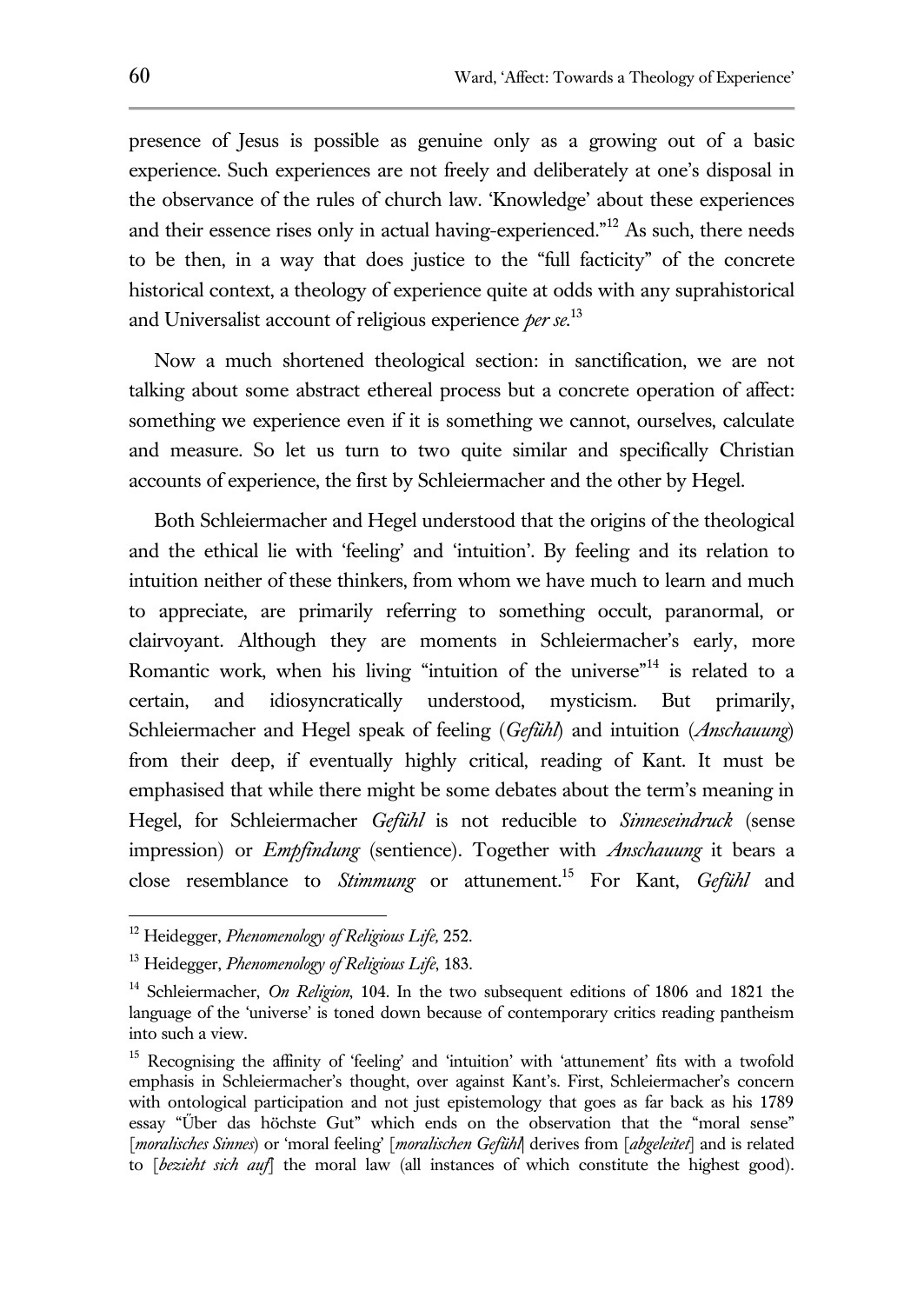*Anschauung* are terms related to the primary reception of the manifold (what he

calls the *Ding an sich*), which for him is ultimately unknowable.<sup>16</sup> It is unknowable because all our immediate perceptions of it are mediated through our consciousness: first, our faculty of the imagination, then our faculty of understanding, and finally our faculty of reasoning. We only know the *Ding an sich* as it becomes conceptualised, spatialized and temporalized; that is, as it enters the realm of phenomena. In and of itself, for Kant, it belongs to the realm of the noumenal. Both Schleiermacher and Hegel were famously sceptical, indeed scathing, about the Kant's bifurcation of human existence between the noumenal and the phenomenological.<sup>17</sup> Nevertheless, they took the concept of intuition from him and what was most important about intuition for both of them was Kant's claim that "intuition takes place only in the object so far as it is given to us."<sup>18</sup> This understanding of perception as reception is the basis for Schleiermacher's concept of religion and later piety: "what you thus intuit and perceive is not the nature of things, but their action upon you"<sup>19</sup>. Let us also note that *Anschauung* can also mean "contemplation." This meaning is more justifiable when treating Schleiermacher because Schleiermacher was profoundly influenced by Plato (who he spent most of his working life translating). "Intuition" then would relate not to just immediate (or better a primordial preconsciousness) perception, but also to that to which the perception gives rise: *theoria* or contemplation. For Hegel intuition is the "perceptible particular", but as Georg Lasson, who edited Hegel's manuscript *System der Sittlichkeit* in 1913, wrote in his Introduction, this was part of Hegel's understanding of actuality as "the totality of life which brings all moments of life together…This actuality… is a givenness."<sup>20</sup> Both Schleiermacher and Hegel are concerned with the sheer

Secondly, Schleiermacher's use of the term '*Gemüth*' which means "soul" or the "heart" or one's disposition—a term that unities the cognitive and the sentient, the mental and the corporeal.

<sup>&</sup>lt;sup>16</sup> Famously in *Critique of Pure Reason*, A19: "In whatever manner and by whatever means a mode of knowledge may relate to objects, *intuition* is that through which it is in immediate relation to them and to which all thought as a means is directed."

<sup>&</sup>lt;sup>17</sup> For Schleiermacher see his 1793-4 long unpublished essay "Über die Freiheit". For Hegel, see his 1802-3 published long essay "Gluten und Wisent."

<sup>18</sup> Kant, *Critique of Pure Reason*, A19.

<sup>19</sup> Schleiermacher, *On Religion*, 104-5.

<sup>20</sup> Quoted in Hegel, *Ethical Life*, 100.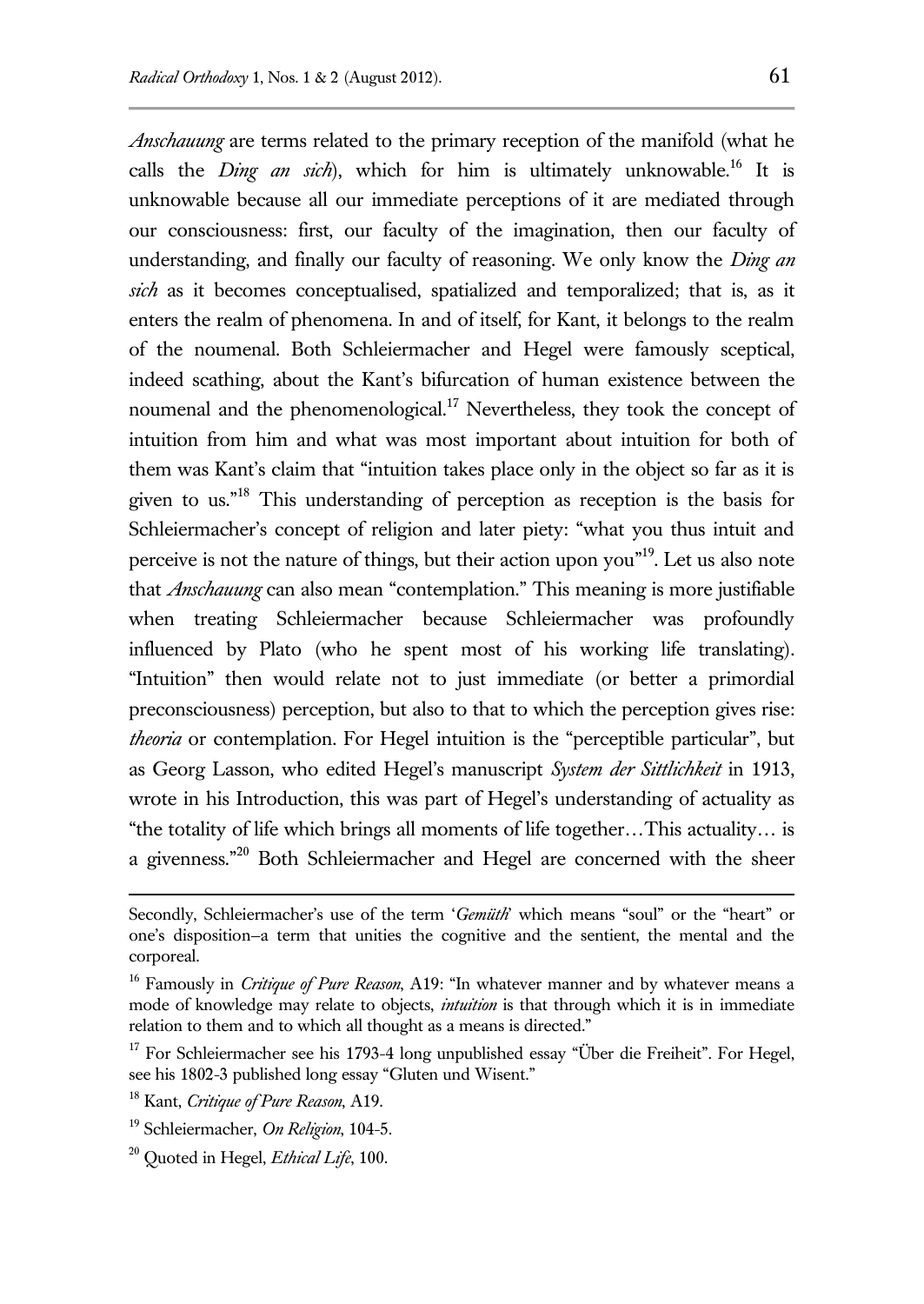givenness of life that feeling and intuition access and from it, for both, issues ethical life. Both thinkers frame their thoughts within a Christian theology and are treating here our situatedness within this givenness of all things, which for Schleiermacher is infinite, and for Hegel (who doesn't care for the language of the early Romantics) is absolute.<sup>21</sup> Hegel: "Thus... ethical life is also an unveiling, an emergence of the universal in the face of the particular… This intuition, wholly immersed in the singular, is *feeling*."<sup>22</sup> We are then "wholly immersed". Schleiermacher is more effusive:

> The universe exists is uninterrupted activity and reveals itself at every moment. Every form that it brings forth, every being to which it gives a separate existence according to the fullness of life, every occurrence that spills forth from its rich, everfruitful womb, is an action of the same upon us… [T]he drive to intuit, if it is oriented to the infinite, places the mind in unlimited freedom… [E]very intuition is, by its nature, connected with feeling. Your senses mediate the connection between the object and yourselves; the same influence of the object, which reveals its existence to you, must stimulate them in various ways and produce a change in your inner consciousness. This feeling, of which you are frequently scarcely aware, can in other cases grow to such intensity... your whole nervous system can be so permeated by it that for a long time that sensation alone dominates and resounds and resists the effect of other impressions.<sup>23</sup>

Schleiermacher engages the mystical when he approaches his notion of "unlimited freedom." What is evident though from what I have already presented is that for both Hegel and Schleiermacher, the body is the source whereby we create our personal world which generates much of the meaning we make out of our experience of the world that is worlded (by others past and present as well as ourselves). Both expressly affirmed the inseparability of the body and the soul in a more or less Aristotelian manner. If the soul is the form of the body for Aristotle then Hegel speaks of the soul framing the body directly so that one can

<sup>21</sup> The exception to this is in his 1802 *System der Sittlichkeit*, where he employs many of the terms Schleiermacher himself used, terms that later he avoided. Perhaps we should read this early text as answering Schleiermacher's 1799 *On Religion*, which was very popular at the time – although there is no mention of Schleiermacher in the text. There is a critique of Schleiermacher's book in his important 1802 publication "Faith and Knowledge".

<sup>22</sup> Hegel, *Ethical Life*, 103.

<sup>23</sup> Schleiermacher, *On Religion*, 105-9.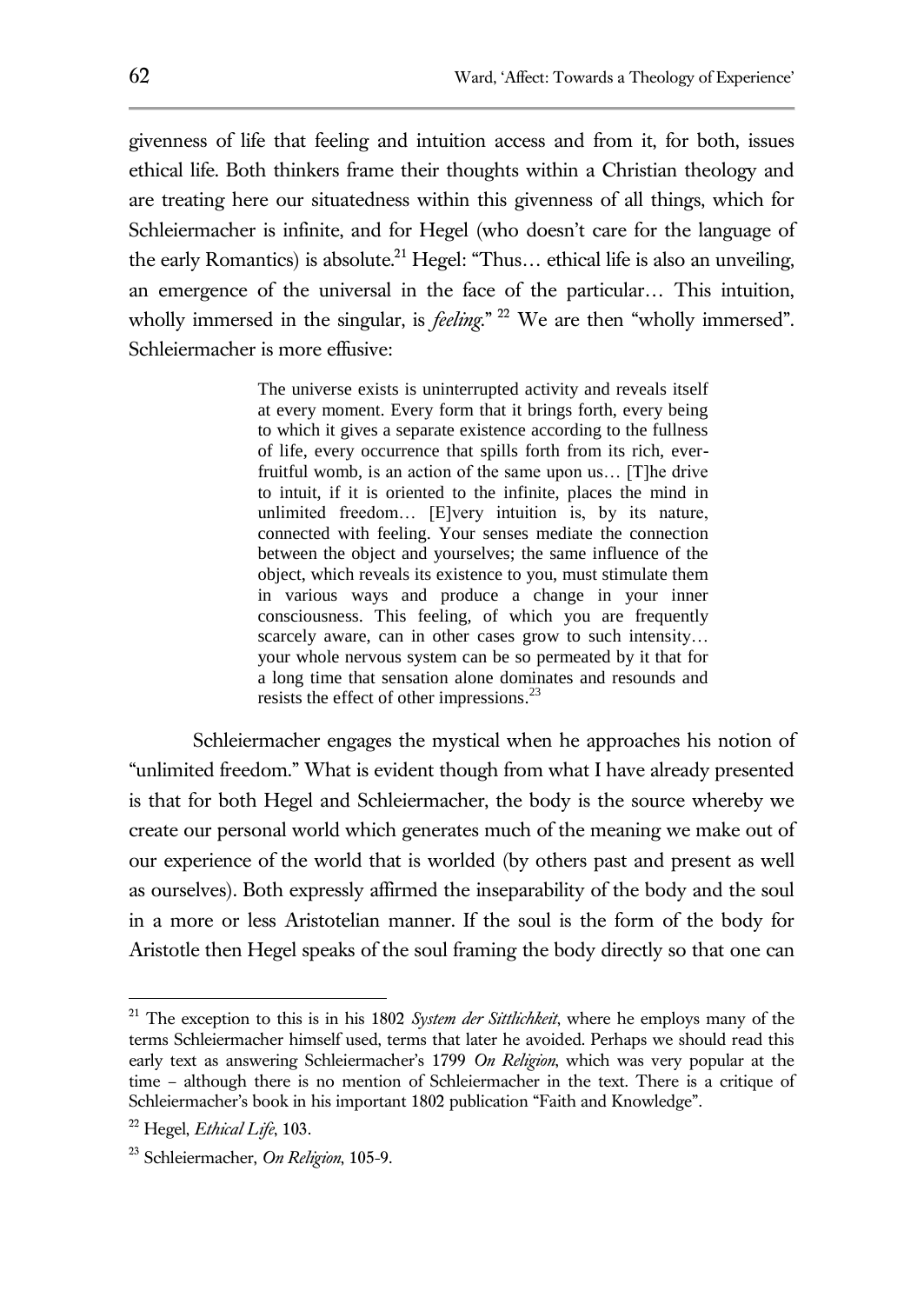"neither be supposed nor conceived without the other"<sup>24</sup> and Schleiermacher admits we cannot really attain an "idea of finite spiritual life apart from that of a bodily organism." <sup>25</sup> But prior to the worlding of the world that takes place through the mental representation and communication of which human beings are capable there is that nakedness of immersion or permeation itself in the face of the given. If Schleiermacher finds the origin of religion in this primordial feeling, which later he will define in terms of the feeling of absolute dependence and Hegel, in 1802, will describe as "a universal physical dependence on one another."<sup>26</sup> I want to maintain the sense of exposure it brings before it produces a change in our inner consciousness, moving our minds to think and our mouths to speak. For there is a silence in this unmediated moment; a silence can only be thought when it has been mediated and we do have words, and in being thought is broken. It is a silence of accord and attunement—that we have been created in such a way that we can become aware the 'wide earth' is where we belong; as a beating part of an overwhelming extension. And we do belong, because we are part of the givenness of all things, part of the intricate organisation and balances that order and maintain what is given. There is also then a peace insofar as this is what feeling does and this is what life does, and one accords with and supports the other. I say peace and I do not intend quietism. The peace is not ours in ourselves, it is given to us and we receive the impress that that gift. The peace is from elsewhere and we enter it, actively, as we receive. For this is a primordial encounter between what Schleiermacher would describe as the intuited and the intuiter and what we find is that our givenness recognises the fore-givenness of all things and that we dwell here. There are two interrelated but different understandings of the suffix "for". In "forethought" the suffix means "ahead" or "in front"—to think in advance in this case. But in Old English, where we get our verbs to give (*griefan*) and to forgive (*forgriefan*) from, the suffix "for" means "completely"—that which is completely given, given without either qualification or constraint;<sup>27</sup> an absolute givenness that is both prior to and in advance of our

<sup>24</sup> Hegel, *Ethical Life*, 159.

<sup>25</sup> Schleiermacher, *On Religion*, 709.

<sup>26</sup> Hegel, *Ethical Life*, 167.

<sup>&</sup>lt;sup>27</sup> *Forgriefan* means to grant, allow, or to give in marriage. The same affiliation, from the same Anglo-Saxon root, between to give and to forgive is found in German, with *geben* and *vergeben*.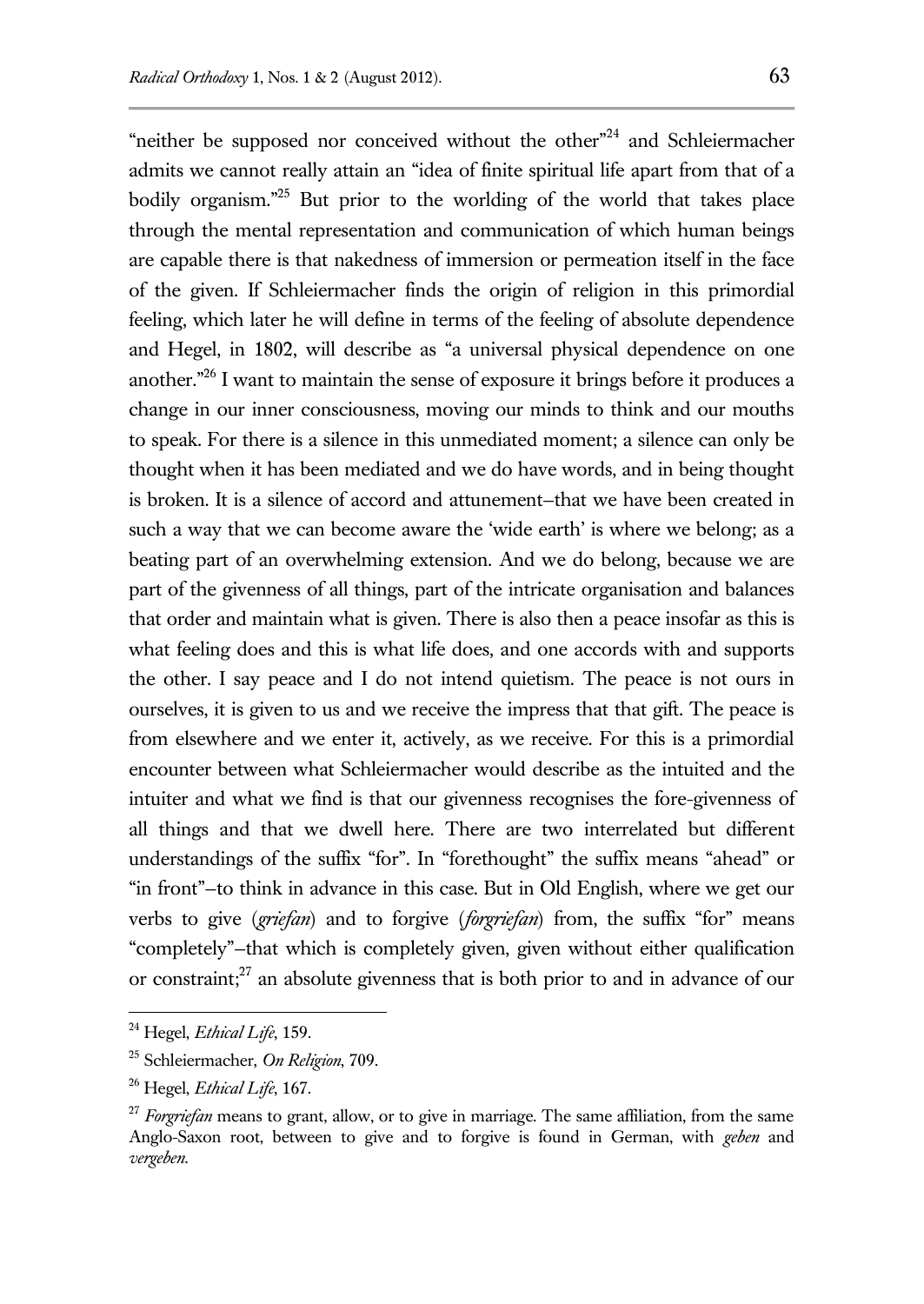intuiting it. We find ourselves immersed in the "wide earth", in its sheer gratuitousness, the wealth of its provision, and the effulgence of its grace.

This is what I mean by "the feeling I belong here"—that I too am given in this givenness. Given but not dissolved. I remain, as Hegel insisted, as that which is singular, particular. This feeling is always *my* feeling. In his early work, Schleiermacher comes close, if he does not fall into, a mystic fusion: "a Promethean deification of humankind and a Spinozistic deification of the universe."<sup>28</sup> And even Hegel points to a moment of union or rather, for him, unity, a primordial "indifference" which he equates with "enjoyment": "This enjoyment in which the object is determined purely ideally, and entirely annihilated, is purely sensuous enjoyment, i.e., the satiation which is the restoration of the indifference and emptiness of the individual or of his bare possibility of being ethical and rational."<sup>29</sup>But, in an early fragment reported on and perhaps in the possession of Karl Rosenkranz, Hegel, perhaps in response to Schleiermacher, observes: "it is the essence of religion that the spirit is not ashamed of any of its individuals… The supercession of subjectivity is not the sheer nullification of it, but just the nullification of its empirical individuality, and by this means it is a purification for the absolute enjoyment of its [i.e., the spirit's] absolute essence<sup>330</sup>. In another fragment dated around 1803-4, Hegel speaks of "absolute self-enjoyment" and seems to be suggesting, as in the quote found in Rosenkranz that this is the divine Trinitarian condition<sup>31</sup>. Our own enjoyments (even the sensuous ones) are then glimpses and distant analogical participations in divine and absolute self-enjoyment or blessedness. If Hegel then, as he increasingly understands his own dialectical method, maintains separateness and defers union, Schleiermacher expresses a unifying moment in the original intuition that relates to his "mysticism": "I lie on the bosom of the infinite world. I am in this moment its soul, for I feel its powers and its infinite life as I feel my own. In this moment it is my body, for I permeate its muscles and limbs as I do my own, and its innermost nerves, like my own, move in accordance with my

<sup>28</sup> Blackwell, S*chleiermacher's Early Philosophy,* 207.

<sup>29</sup> Hegel, *Ethical Life*, 105.

<sup>30</sup> Rosenkrantz, *Georg Wilhelm Friedrich Hegels Leben*, 133.

<sup>31</sup> Hegel, *Ethical Life*, 253.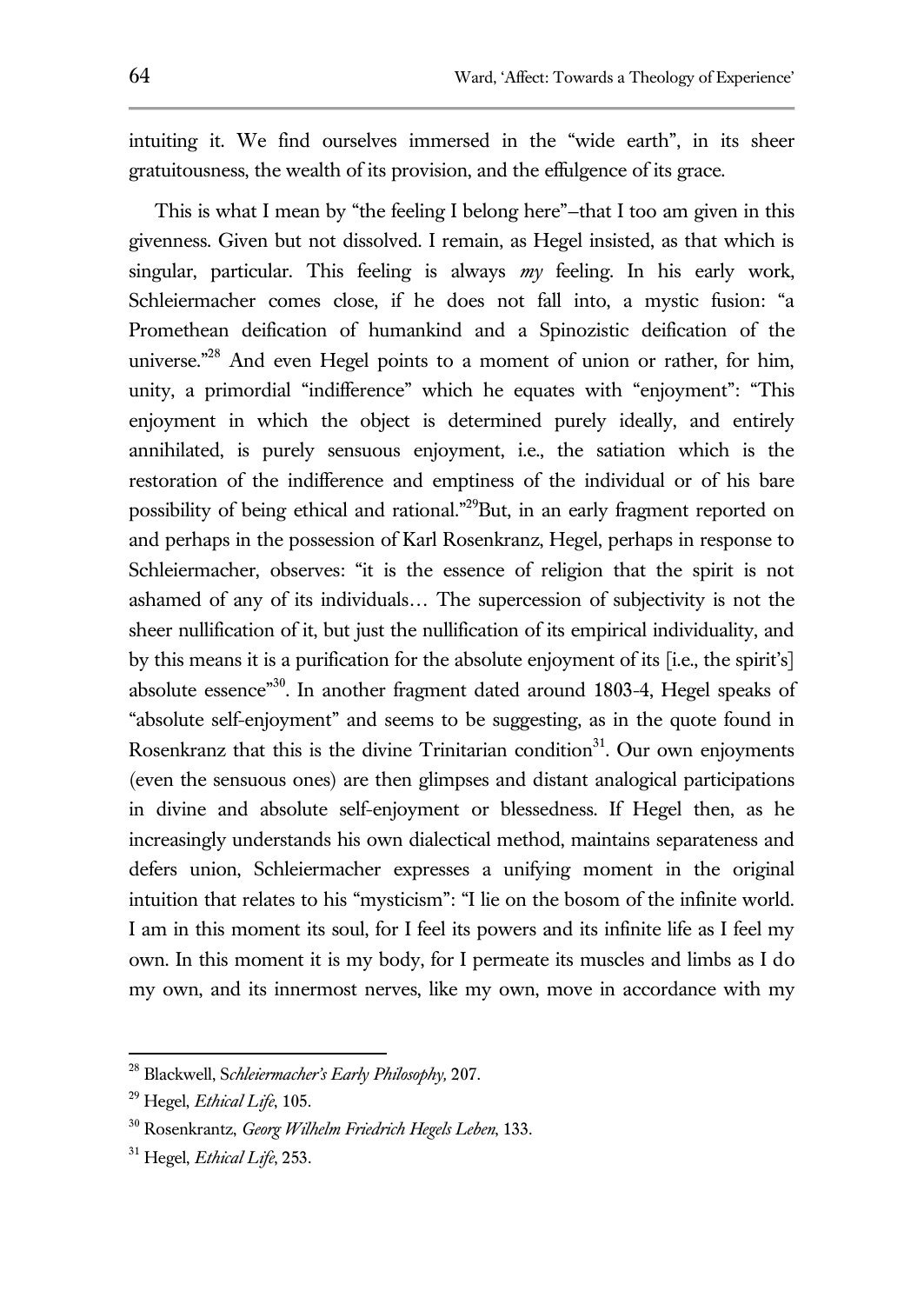sense and my presentiment."<sup>32</sup> Nevertheless, for Schleiermacher, unlike the later development of his thought in Rudolph Otto, the self remains; even in its immersion. There is no union. It is this that Otto critiques in his own exposition of religious experience before that which is "holy." For Otto, Schleiermacher articulates a consciousness of *createdness*, but he does not articulate what Otto views as prior to that - a consciousness of *creaturehood*. The consciousness of that creaturehood issues from an "annihilation of the self" and a consciousness of "its nullity<sup>33</sup>. For Otto there is first an overwhelming, ineffable, non-rational encounter in which the self is dissolved and only then recovers itself in a notion of the "wholly other." This is not Schleiermacher's position. And this is perhaps why Schleiermacher pays so much more attention to the body and its senses while, for all the talk of feeling and affect, Otto's emphasis is upon the mind. $34$ 

We can take something from each of these accounts. Hegel's recognition of a fundamental "enjoyment" can be understood in terms of the body's response to the divine reflection upon the conclusion of creation "God saw everything that he had made and indeed it was very good."<sup>35</sup> In enjoyment the object as such is 'annihilated'. In a later account of such sensuous enjoyment, Hegel, pays

 $\overline{a}$ 

<sup>35</sup> Gen.1:31.

<sup>32</sup> Schleiermacher, *On Religion*, 78-9.

<sup>33</sup> Otto, *Idea of the Holy*, 20-22.

<sup>&</sup>lt;sup>34</sup> It is difficult to see, in Otto, who wishes to retain the notion of dependence but articulate an experience more primordial to it, why an encounter with what is overpowering and absolutely 'unapproachable' (Otto, *Idea of the Holy*, 19) could ever give rise to the notion of dependence at all. In fact the encounter with the *mysterium* as described by Otto is more likely to issue in an account of the absolutely transcendent as the point of Indifference – much like Schelling's notion of God. It is with this 'wholly other' that liberal theology begins, ironically. Ironically, insofar as Karl Barth thought he was recovering the 'wholly other' as a descriptor for God in order to save theology from liberalism But it is because, for Otto, God is 'wholly other' that "nothing can be predicated, but that which is absolutely and intrinsically other than and opposite of everything that is and can be thought" (Otto, *Idea of the Holy*, 29). And so Otto is led towards a nominalism that, for all his commitment to Christianity and its superiority to other religions, establishes the cult and scriptures of a particular religion so many sets of 'ideograms' naming the root and ultimate experience. So we find descriptions of the way the numinous attract and appropriates "meanings derived from social and individual ideals of obligation, justice, and goodness" (Otto, *Idea of the Holy*, 110) so that in this way this numinous is "filled with rational and ethical meaning" (Otto, *Idea of the Holy*, 109), but in and of itself the ineffability and total otherness of the numinous indicates its transcendent indifference to the creaturely. It is, as Otto remarks, "formally absolute" (Otto, *Idea of the Holy*, 145). Tillich, of course, takes this line of liberal theology much further.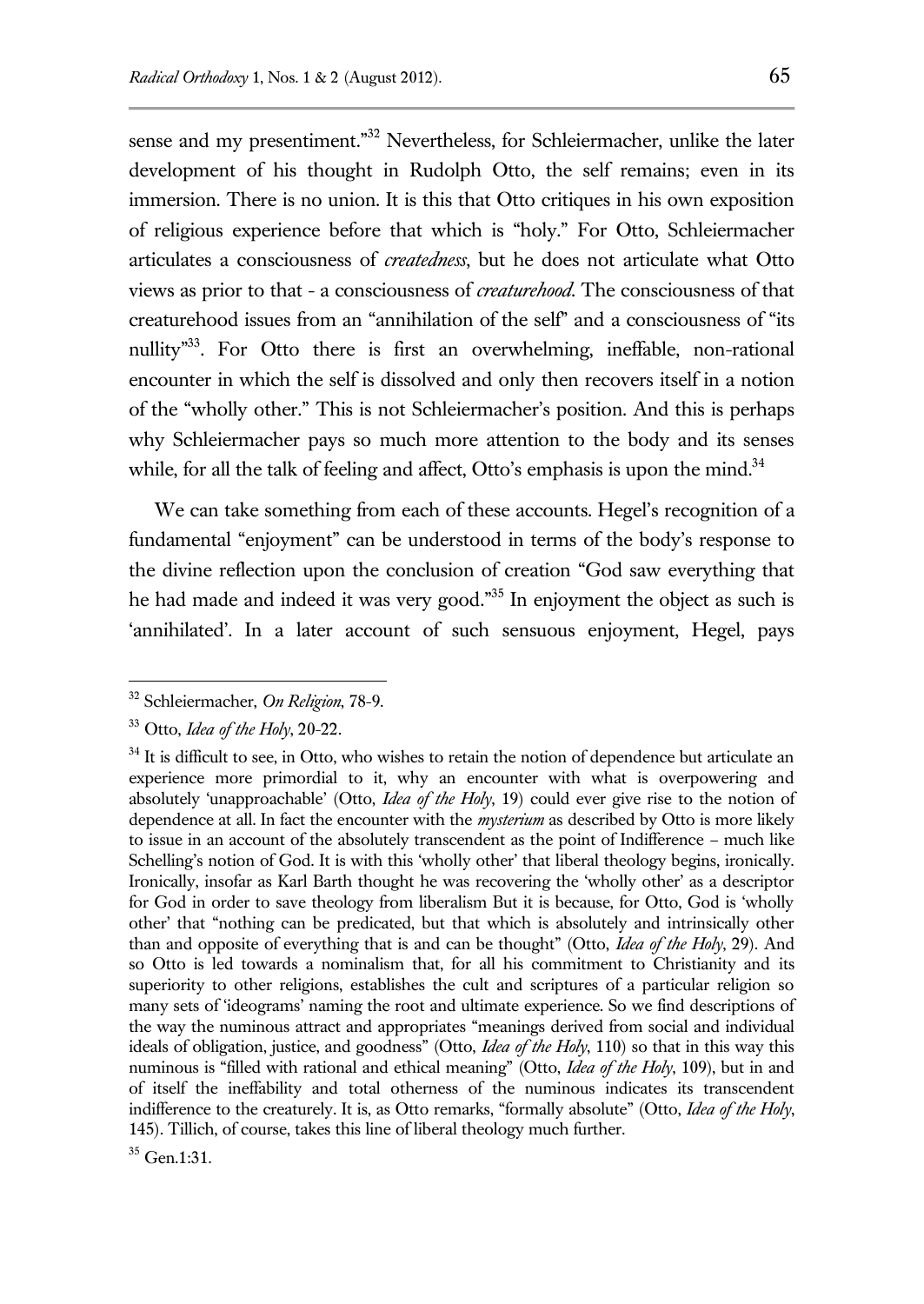attention to that which proceeds enjoyment; that is, desire. In the context of a phenomenology of sexual relations, he writes that "desire passes over into enjoyment."<sup>36</sup> But, at this point, where intuition is preconceptual and the other person has not yet entered the phenomenological frame, the enjoyment is not preceded by a conscious desire. Even so, in the annihilation that takes place, desire must be the dynamic. What is intuited in the givenness of all things is then attractive. Employing a more Platonic vocabulary what is good is also what is beautiful; and to be desired. It is the same dynamic evident in what we can take from Schleiermacher's erotics. In German his description of lying on the bosom of the world is more evidently erotic because the world is *die Welt*, feminine. The origin intuition from which consciousness arises can be understood in terms of the primordial encounter in feeling and intuition as a marriage and a conjugal rite, a making of one flesh. But I am more hesitant to speak of union or fusion. I want to speak instead of "rest" as in Psalm 95.11—entering into his rest: God's Sabbath satisfaction; a stillness that we must forever return to in which God is known. Or we might also speak of a condition like Mary's in her conception: "full of grace." "Rest" is the concomitant of "peace" I mentioned earlier. They are both eschatological concepts, but in the primordial intuition, which as Schleiermacher reminds us, tells us nothing about the things in themselves, we experience an intimation of the realisation of the eschaton. In that rest and that peace lies this "feeling that I belong", that I dwell, of both accordance and distinction that makes possible both worship and ethical life. Again, "rest" illustrates how far we are from quietism; for quietism is not rest but resignation, an *amor fati* that we find announced in Spinoza and exalted in Nietzsche. In his early work, Schleiermacher sidles close to *amor fati* at time, but by the time we reach his mature work the feeling of absolute dependence is "devotional" in tone, developed more out of an examination of "piety" than "religion"; for "religion" is far too nebulous a term. "Piety" is expressive of the submission involved in this moment; a submission in awe, reverence and wonder. I take this is be what the Psalms describe as the 'fear' of the Lord—which is the source of wisdom. It is from this rest, which is not ours and a piety that is ours because it is our response to it, that dwelling comes and it is from that dwelling that worship arises. Worship because the final mediation of this feeling is an opening of the

<sup>36</sup> Hegel, *Ethical Life*, 231.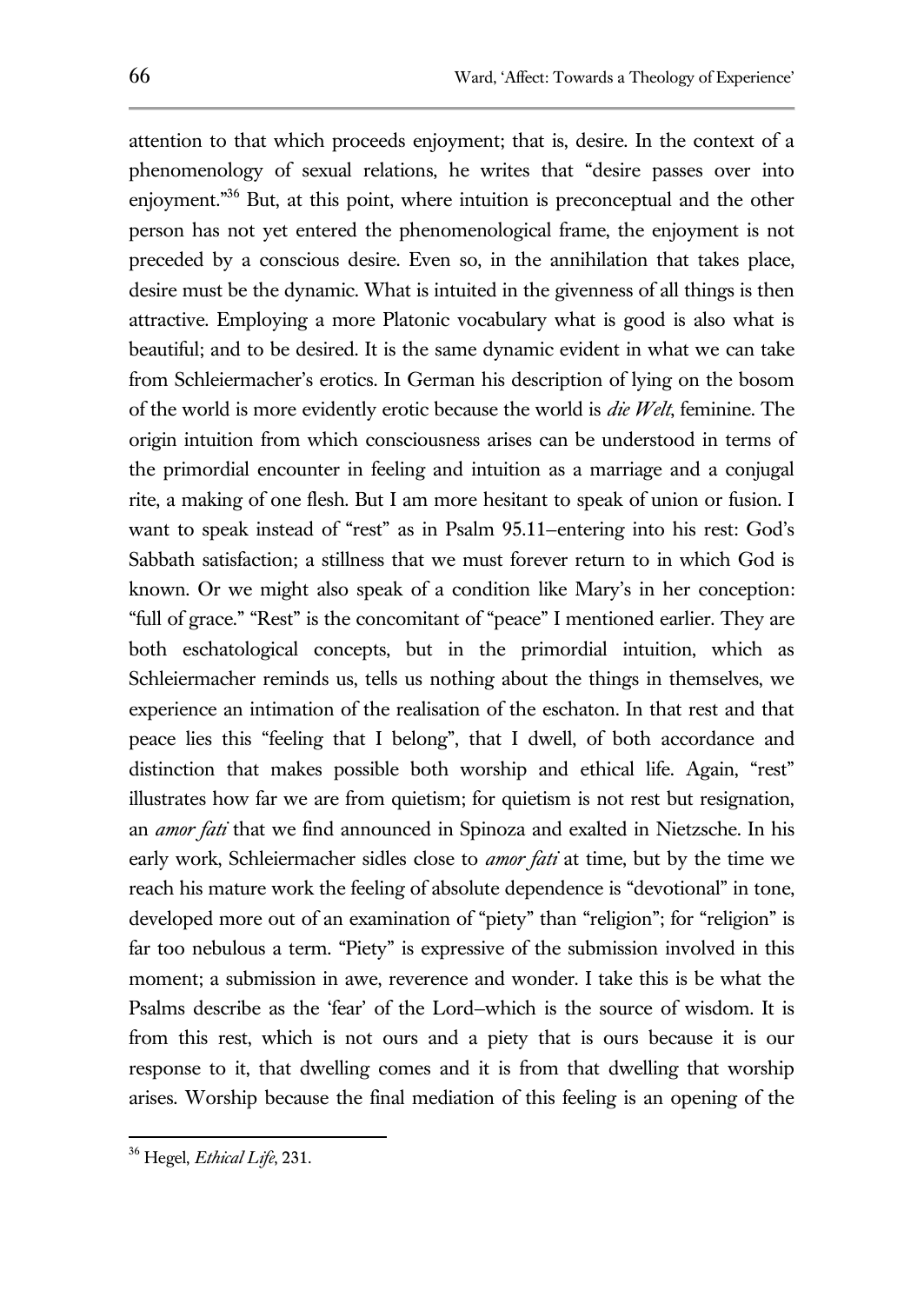lips and the showing forth of praise. As the *Book of Common Prayer* has it in both the morning and the evening liturgy: "*Priest*: O Lord, open thou our lips. *Congregation*: And our mouths shall shew forth they praise." Prayer is born.

I'm going to have to leave the theological as a sketch—and I'm aware this leaves begging all sorts of questions about the relationship between these accounts of feeling and intuition and Christian theology and the way Schleiermacher and Hegel develop those accounts in quite distinctive ways. But we need to proceed to the neurobiology and neuropsychology of affect; the science of emotion as it has developed over the last fifteen years through the pioneering work of researchers like Antonio Damasio and Joseph LeDoux, among many others. Because it is through them that we can understand more about the two theological emphases found in Schleiermacher and Hegel and approach what I would call a theology of experience rather than an account of 'religious' experience. In fact, there is no such things as 'religious' experience, as we shall see in engaging the work of neurobiologists and understanding more profoundly what is at stake in "feeling" and "intuition"; how, since emotion is always an urge to action, this feeling/intuition is related to both doing and knowing in a highly specific context; how what is involved in a theological emotion which, because the operations of God in the world are concerned with redemption, furthers the process of sanctification (and therefore treats sin and guilt). Now I have to be extremely brief here and considerably reductive but allow me to make a few important observations based on the science of emotions and the importance of the concrete environments in which emotion is invoked and responds.

## **Emotional Intelligence**

Both Schleiermacher and Hegel recognise the preconscious character of the feeling of absolute dependence in piety and the intuition of God as Himself in His creation. We are treating here what has come to be known, after Daniel Goleman as 'emotional intelligence', much of which is pre- or even un-conscious. The registration of emotion begins with sensations that are communicated to the hypothalamus handling those sensations. This is seated deep in what is called the neocortex. I'll explain why we call it 'neo' in a moment. But the neocortex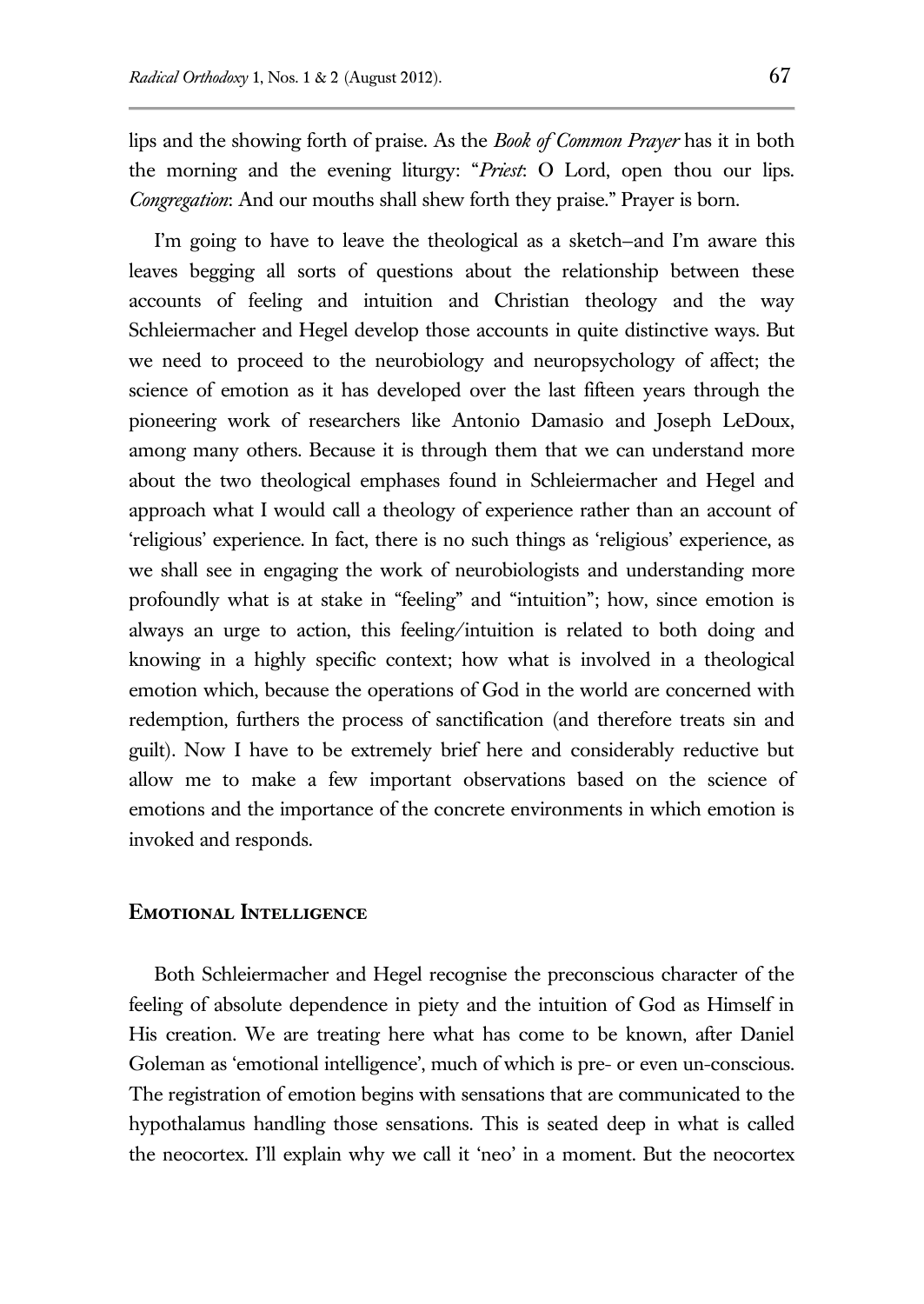handles our rationalising operations. So the information is registered and analysed such that the objects sensed are perceived and understood; or, in the case of feelings, appraised and responded to appropriately. The neocortex orchestrates our control of emotional situations. Feeling delivered from the senses, at this point, is fairly low level and arrives as judgements like "the water's hot", "that's tastes bitter", "that's soft and gentle". Such feelings are conscious ones, on the whole; though the brain processes far more sensations than consciousness is aware of. Consciousness accounts for only a small fraction of what is going on as our bodies respond to their environments and the social communities to which they belong. Such feelings demand little or nothing in terms of an emotional response. But the feeling of absolute dependence in piety and the intuition of God in His creation is not such a low level feeling or even a feeling among other feelings. For this feeling must have a profound emotional impact, which also means a profound somatic impact, since the emotions are completely integrated into other brain features that regulate the body (muscle tone, heartbeat, blood pressure, perspiration etc.), the hormone system (releasing chemicals like adrenaline, adrenal steroids and peptides into the bloodstream and various behavioural actions (freezing, running, crying, facial expressions etc.). As I said, this is *Gefühl* not *Eindruck* or *Empfindung*. This is *An-schauung*, an inner vision or display; 'inscape' the poet Gerard Manley Hopkins would probably call it. It has a life-changing impact that energises conversion, repentance (*metanoia*), perhaps the apprehensions of fear, guilt and shame; it has the force of a profound and overwhelming revelation. There is an element also of surprise involved; surprised by joy. It has the power of a passion which floods the rational mind with emotion that cannot be controlled. More anatomically: Schleiermacher's *Gefühl* and Hegel's *Anschauung* "sabotage<sup>[e]</sup> the ability of the prefrontal lobe [in] the neocortex] to maintain working memory.<sup>37</sup> The working memory is a prefrontal system that enables us to attend to and recall all that is necessary for a task in hand. Some neuropsychologists believe the contents of our working memory are what we more generally understand as "consciousness."<sup>38</sup> Such emotions, which override the capacity of the prefrontal lobe (on the left side) to regulate, are related to a region of the brain known as the amygdala and the

<sup>37</sup> Goleman, *Emotional Intelligence*, 30.

<sup>38</sup> see LeDoux, *The Emotional Brain,* 278-82.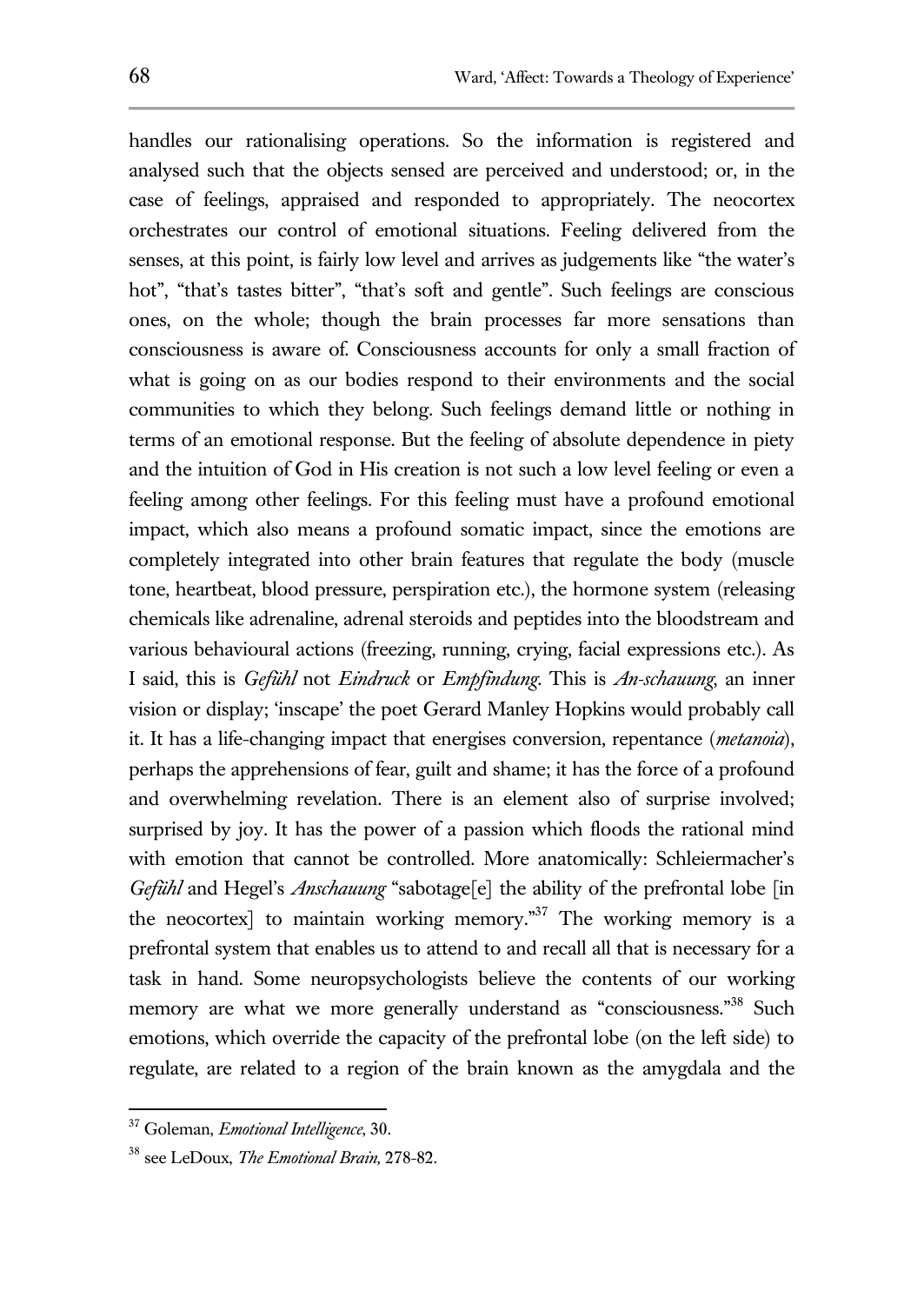limbic realm. <sup>39</sup> This is a much older part of the brain in terms of evolution; the root of the neocortex (neo because it is a 'new' development in the brain power of mammals). The amygdala is the seat of the passions, what neuroscientists concerned with the emotions have called the 'basic emotions'—emotions learnt and stored in order to survive.

To be immersed in is to be vulnerable to the world; but to be vulnerable is also to be transformable. Neurobiological and neuropsychological scientists, who treat the passions and the processes of emotion, inform us that we are continually responding to the stimulations provided by our environments, though consciousness focuses its attention on certain stimuli and others are processed subconsciously (in the subcortical regions of the brain) or unconsciously. These responses can become emotional prior to being cognitions in the sense of conscious feelings and as such trigger somatic and endocrine activities through the autonomic nervous system. Not all sensations necessarily become emotions. What is actively picked up, even searched for, by the senses has to trigger an arousal for there to be an emotional experience. Environmental psychologist, J.J. Gibson, among others, regards the senses as aggressive mechanisms that actively detect and track down not just receive, again without necessarily engaging the intellectual process<sup> $40$ </sup>. When these sensations trigger arousals systems in the brain, since each system has a different chemical identity, then different neurotransmitters are released: acetylcholine, noradrenalin, dopamine and serotonin. All these chemicals are fundamental to establishing people's moods. Acetylcholine is a chemical associated with the amygdala area of the brain—one of the oldest, in evolutionary terms, parts of the brain below the neocortex (which mediates our thinking and rational decision making). We will return to the amygdala in a moment, for now it is important to understand that the "informational content provided by arousal systems is weak… Arousal systems simply say that something important is going on.<sup> $n<sup>41</sup>$ </sup> Our most intense emotions, such as trauma, are related to acetylcholine and the amygdala system

<sup>39</sup> There has been much research conducted to whether there is a limbic *system*, but the current position seems to be that operations in the limbic realm do not constitute a system as such, but a series of independent relations.

<sup>40</sup> See Gibson, *The Senses,* 97-8.

<sup>41</sup> LeDoux, *The Emotional Brain*, 290-1.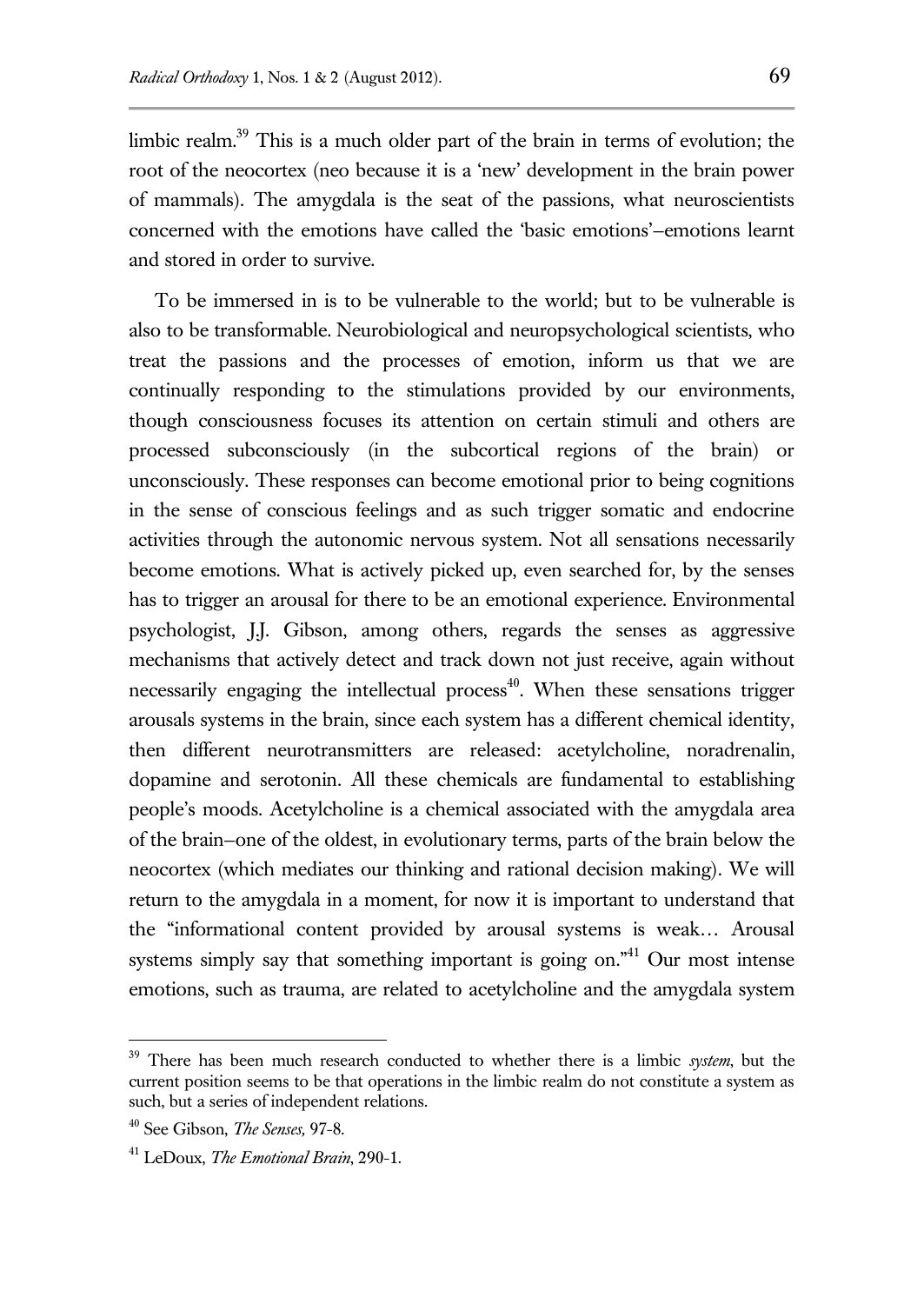which contains our innate and implicit memories. Activation of the amygdala by the sensory thalamus can connect with the neocortex region through the hippocampus (associated with long-term, explicit memory and cognition) and become conscious emotions, but can also take a much faster route by communicating directly. This "results in the automatic activation of networks that control the expression of responses… (Freezing, fighting, facial expressions), the autonomic nervous system (ANS) responses (changes in blood pressure and heart rate, piloerection, sweating), and the hormonal responses (release of hormones, like adrenaline, adrenal steroids, as well as a host of peptides, into the bloodstream." <sup>42</sup> We literally have a "gut-reaction." The different emotions can be associated, to some extent, with the different autonomic nervous system responses. Because this reaction by-passes the hippocampus and neocortex systems, which controls thinking, or only arrives at those systems later, then "we can attribute the arousal and bodily feelings to stimuli that are present in working memory. However, because the stimuli in working memory did not trigger the amygdala, the situation will be misdiagnosed."<sup>43</sup> In ways which cross pollinate within psychoanalysis, neuroscientists like Joseph LeDoux, point to the unconscious as a repository for our basic emotional life and our emotional memories. Only a fraction of what goes on emotionally within us ever gets filtered through to conscious feeling in which we can identify "I am experiencing this or that." "Feelings do involve conscious content, but we don't necessarily have conscious access to the processes that produce that content. And even when we do have introspective access, the conscious content is not likely to be what triggered the emotional responses in the first place."<sup>44</sup> We can, of course, reflect upon some of these emotional processes and, to some extent, 'appraise' these phenomena and name these feelings.<sup>45</sup> To some extent we can also trace the causes for certain feelings, usually after the event. But not always: because the emotional processing is unconscious and has somatic affects prior to rational

<sup>42</sup> LeDoux, *The Emotional Brain*, 291.

<sup>43</sup> LeDoux, *The Emotional Brain*, 299.

<sup>44</sup> LeDoux, *The Emotional Brain* 299.

<sup>45</sup> 'Appraise' here is a technical term (see Arnold, *Emotion and Personality*). The appraisal theorists, after Arnold, see that feelings involve a mediating 'appraisal' of the stimuli presented. Neuroscientists like LeDoux do not reject appraisal theorists but believe "appraisals occur unconsciously." See LeDoux, *The Emotional Brain*, 52.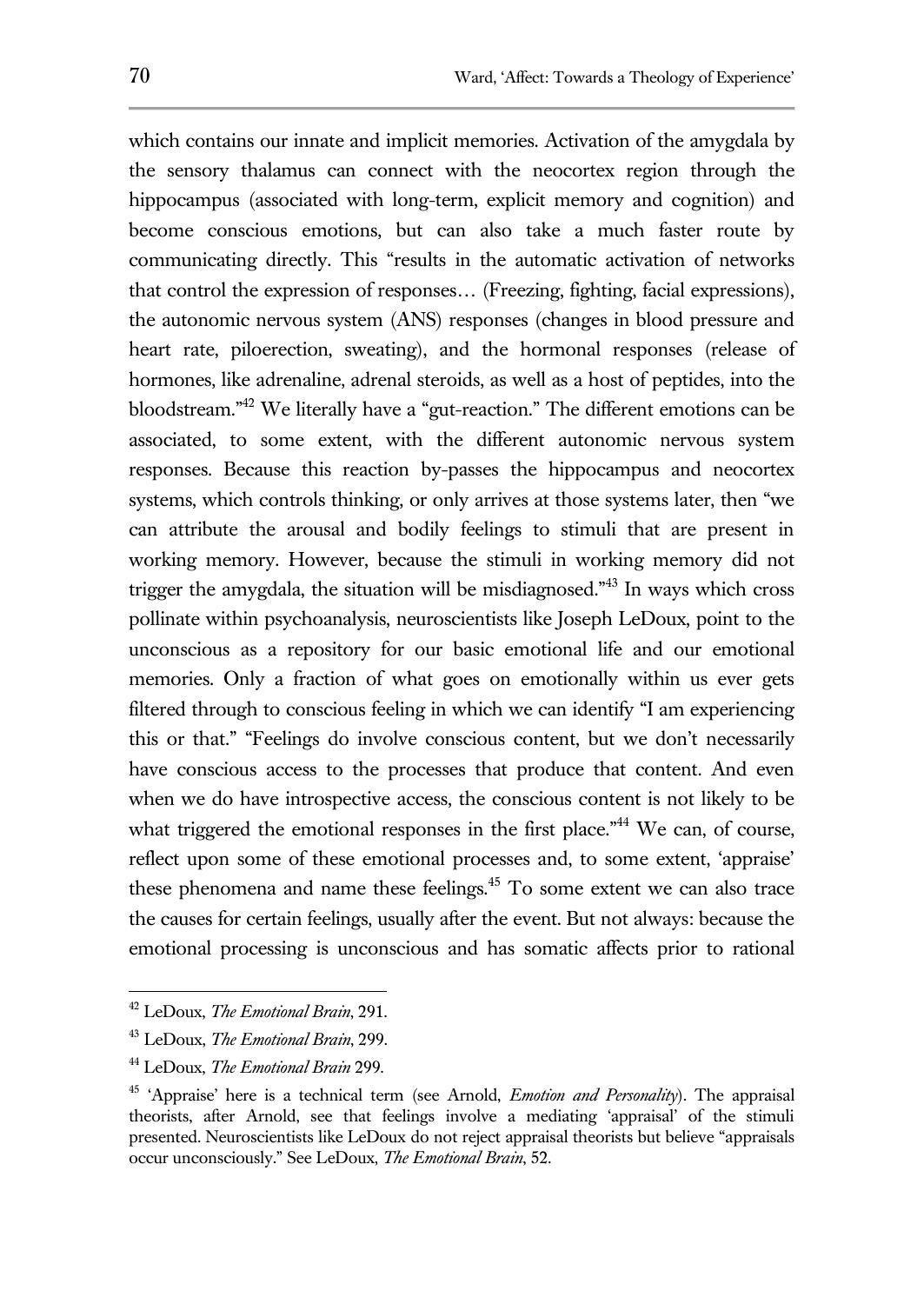appreciation, then our 'appraisals' can be distorted—I think (cognitively) that I am angry, but on deeper reflection become aware that my anger is a reaction to a more primal fear. As to understanding their cause: because there is an emotional memory that is also mainly unconscious, and a somatic memory associated with the physiological affects of emotions, a present emotion can be associated with a forgotten or repressed stimulation. This was evidently a rich source for Freudian investigation, although more recently the psychophysiology of trauma had drawn attention to what Babette Rothschild has called "Expressions of trauma not yet remembered." As she observes: "Every emotion is characterized by a discrete pattern of skeletal muscle contraction visible on the face and in body posture (somatic nervous system). Each emotion also *feels* different on the inside of the body. Different patterns of visceral muscle contractions are discernible as body sensation (the internal sense)… each emotion is the result of interplay between the sensory, autonomic, and somatic nervous systems interpreted within the brain's cortex."<sup>46</sup> Memory is needed to create emotion; it builds up a repository but it also temporalizes emotions—this is a past feeling, this is a present feeling.<sup>47</sup> But some emotions, traumatic ones, can generate dissociation between the stimuli, the sensory, autonomic<sup>48</sup> and somatic nervous systems. In the dissociation the processing of the emotion is stalled and can then resurface as a "flashback" or somatic symptoms that Freud associated with various forms of hysteria. And some emotional triggers are so deep there is never going to be a human possibility of accessing them. For unlike the Freudian unconsciousness, from which certain things can be retrieved and brought to consciousness—hence therapy is through the 'speaking-cure'—the emotional memory of the amygdala, since is it not directly approachable through the cortex and is a separate system from the hippocampus, cannot be plumbed at all. LeDoux sums up: "Contrary to

<sup>46</sup> Rothschild, *Psychophysiology of Trauma*, 56.

<sup>47</sup> see Nathanson, *Shame and Pride.*

<sup>&</sup>lt;sup>48</sup> The 'automatic' nervous system (often abbreviated in the literature to ANS) we have no control over. Its operations, with respect to muscle tone (relaxed, stressed) and visceral responses (for example, sexual arousal), is involuntary. It is regulated by the limbic system wherein our most protective and instincts and reflexes abide. The two other limbic systems are called the hippocampus and the amygdale and these process information between the body and the cerebral cortex.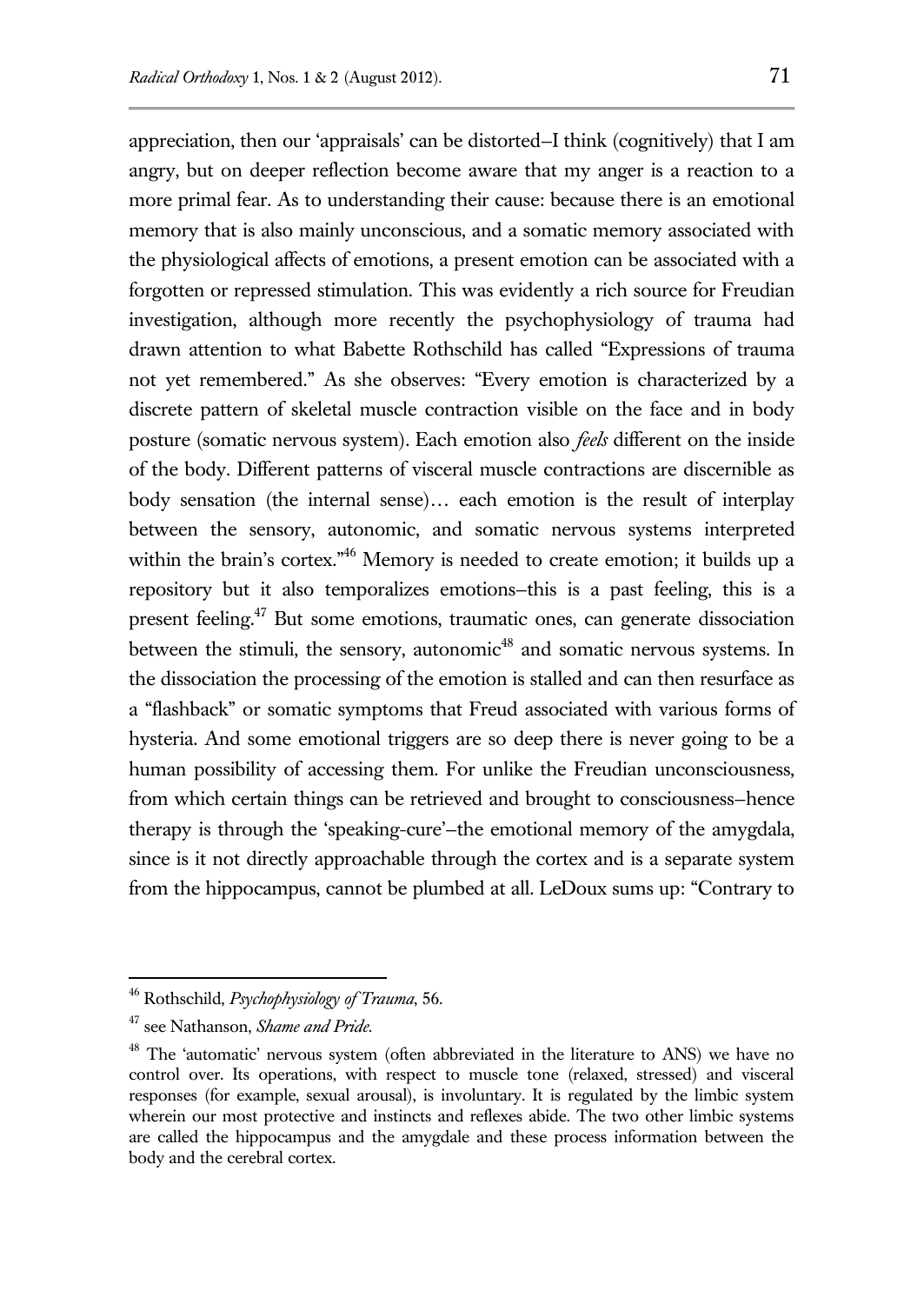the primary supposition of cognitive appraisal theories, the core of an emotion is not introspectively accessible to conscious representation."<sup>49</sup>

These cognitive scientists researching emotions and investigations into affect enable us to understand what is involved in an immersion in the world and the vulnerability of the self with respect to such an immersion. For emotions are always and only embodied. In ways more profound and more complex than thinking, "The body is crucial to emotional experience, either because it provides sensations that make an emotion feel a certain way right now or because it once provided the sensations that created memories of what specific emotions felt like in the past." <sup>50</sup> It involves not simply an openness to what is around us materially, socially, culturally, political and economically—and all the complex experiences generated by such an openness—it also involves coming to terms with our own responses to all this stimulation. This "coming to terms" includes somatic and cognitive processing, understanding and managing our responses. And this goes on at the emotional level in much more complex ways than the rational. The task of processing, understanding and management in the face of those older primitive emotions the so-called basic emotions, even if they were all open access to our ruminations, can be overwhelming, and would be overwhelming were it not for the grace of God. But what is evident is that such affections are not abstract and generic in the way "religion" is abstract and generic. They are embodied and contextual engagements of embodiment. And there is no transcending that embodiment and contextuality. If these emotions are experienced within a tradition of piety then they can only be theological experiences, not 'religious' experiences. Lawrence Durrell ends the first part of his *The Alexandria Quartet* ('Justine') with the observation: "Does not everything depend on our interpretation of the silence around us?"<sup>51</sup> And he is right, but the silence is not some universal *nihil*; it is the silence of a material moment and a material place and a material circumstance.

There is still much debate concerning which emotions are primary and basic. Paul Eckman, whose research underpinned much of Daniel Goleman's influential

<sup>49</sup> LeDoux, *The Emotional Brain*, 299.

<sup>50</sup> LeDoux, *The Emotional Brain,* 298.

<sup>51</sup> Durrell, *The Alexandria Quartet*, 195.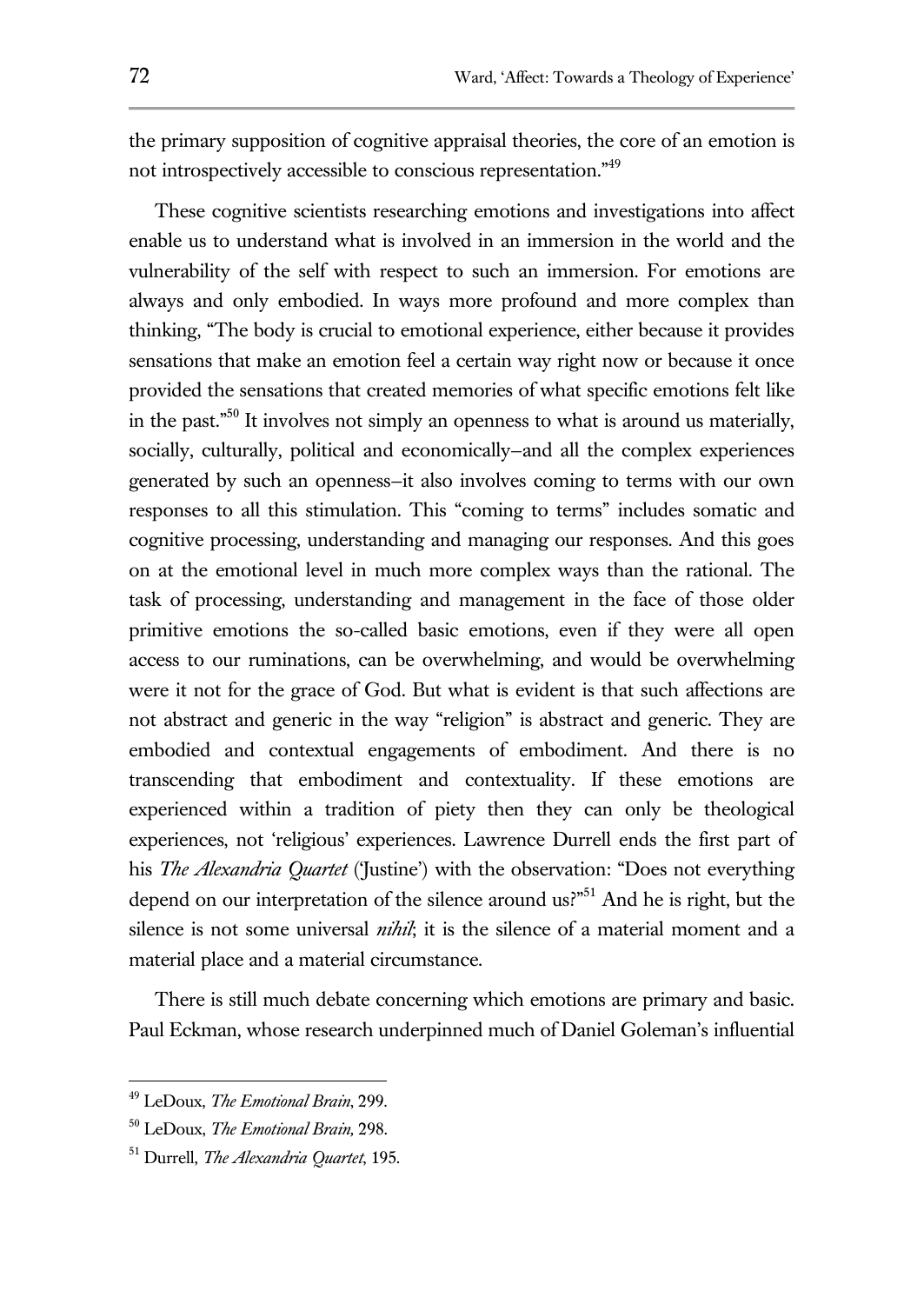study *Emotional* Intelligence lists six based upon the universal recognition of facial expressions: surprise, happiness, anger, fear, disgust and sadness.<sup>52</sup> An earlier study by Jaak Panskepp, on the basis of findings from stimulating areas in the brains of rats, came up with four: panic, rage, expectancy, fear. <sup>53</sup> LeDoux concludes: "many if not most of the lists include some version of fear, anger, disgust, and joy. Most of the remaining disagreement is over the fringe cases, like interest, desire and surprise." <sup>54</sup> It is not that with the development of the neocortex there is the acquiring of certain control management for these emotions, but as I said above, these emotions can by-pass the hippocampus and its relation of cognition and memory: "the connections from the cortical areas to the amygdala are far weaker than the connections from the amygdala to the cortex. This may explain why it is so easy for emotional information to invade our conscious thoughts, but so hard for us to gain conscious control over our emotions"<sup>55</sup>. But, as I said, theologically we understand that we are not alone in such a situation. Our immersion in the world is unavoidable, but it is a participation in Christ's immersion in the world. Only as such is the immersion bearable; only insofar as Christ as the pioneer of our faith has borne all things and brought all things in submission to him, can we possible bear the suffering of this immersion. And "suffering" here bears its older sense of "allowing things to be"; for the immersion need not be an entry into what is painful—joy, happiness and pleasure are among our basic emotions. Augustine puts in succinctly: "*molestias et difficultates… tolerari iubes ea*" [You command [that we] endure troubles and difficulties]. <sup>56</sup> In an interesting commentary, which opens up a profound meditation on being human before God, Heidegger writes: "The *tolerare* circumscribes a peculiar complex of enactment which is not operative in isolation, but which moves in a characteristic and fundamental direction of factical life."<sup>57</sup> Not the avoidance, but the entry more deeply into, the maintenance of an openness to allow, tolerate, endure, is the direction not only

<sup>52</sup> See Ekman, 'Facial Expression.'

<sup>53</sup> Panskepp, 'Theory of Emotions.'

<sup>54</sup> LeDoux, *The Emotional Brain*, 121.

<sup>55</sup> LeDoux, *The Emotional Brain*, 265.

<sup>56</sup> Augustine, *Confessiones*, 148-9.

<sup>57</sup> Heidegger, *Phenomenology of Religious Life*, 152.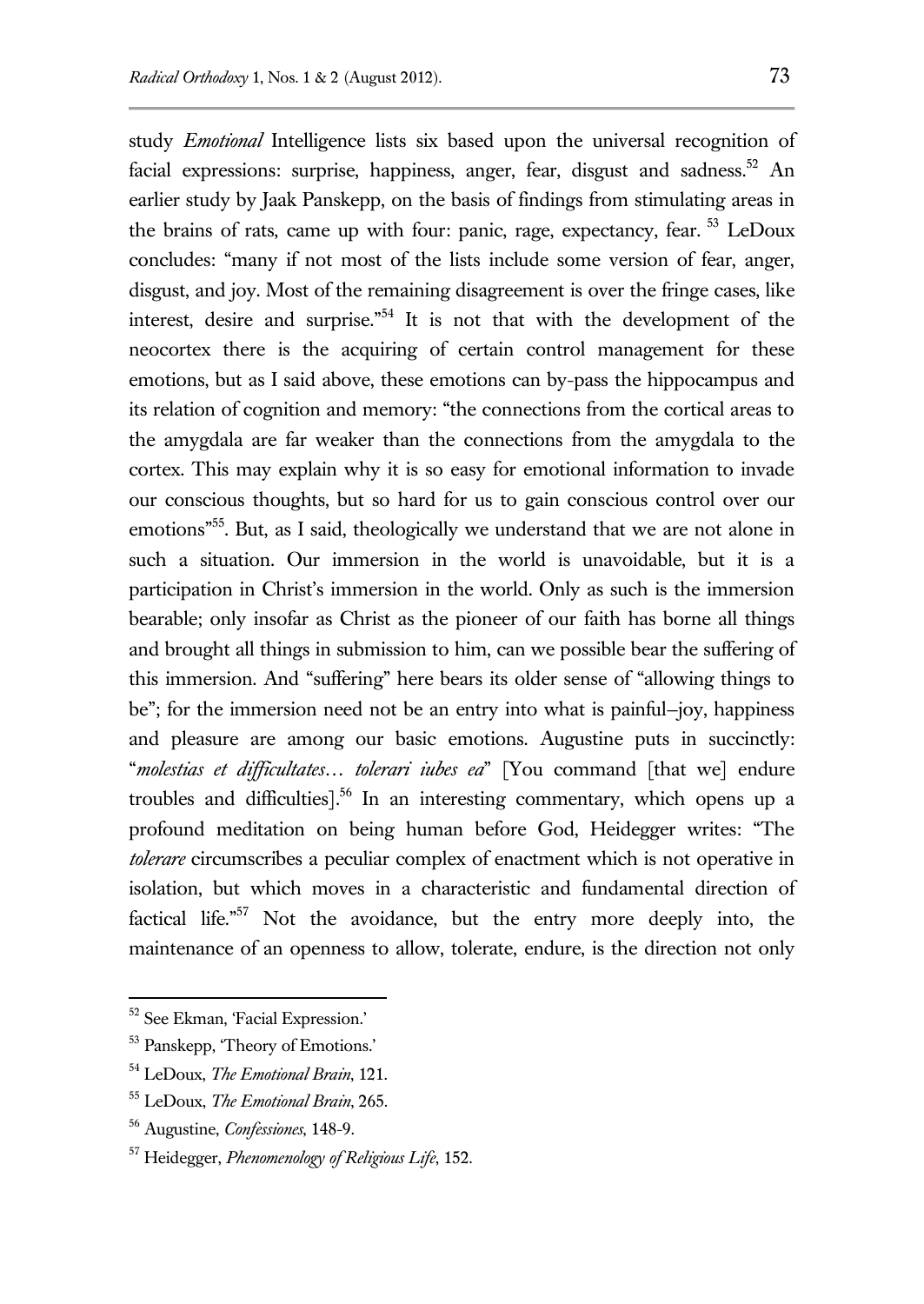of Augustine's mediation in Book X of *Confessions*, it is also the direction of an immersion into the glorification of all things in Christ. We may suffer sorely the complexity of human affairs, their consequences in terms of structural sin, and their affects in terms of violence, addiction, the aggressive pursuit of self-interest, indifference, jealousy etc... We may also suffer the world as lit up by the grace of God, His love for us, His mercy towards us, His eternal offer of forgiveness, His work of reconciliation and salvation. But, in all things, to be immersed in the world, to be vulnerable in such an immersion, is to be open to suffer in this older sense. To follow in the wake of the incarnate one is to participate in the radical nature of that incarnation which took upon itself both our flesh, blood, passions and experience and the sins of the whole world. But we cannot "bear all things" in the way Christ "bore all things" without a spiritual pedagogy—where spiritual engages both the corporeal and the intellectual.<sup>58</sup> This is a discipleship in His love. We cannot "bear all things" without having learnt how to pray without ceasing. To pray without ceasing is to recognize prayer at the level of the body as well as the mind. Because, in any stretch of time the mind is preoccupied with the activities with which it is involved, and not conscious of a ceaseless interceding. To pray without ceasing is to recognize that the body too has its own knowledge and intentionality that may or may not be attuned with what the mind, the body and the "guts" are thinking. As Daniel Goleman points out, evolution has given emotions an important and central role in the human condition; "our deepest feelings, passions and longing are essential guides."<sup>59</sup> To pray without ceasing then is not to eschew the corporeal and emotional but to embrace them and discipline them; to cultivate the right passions which inform and transform the soul and are informed and transformed by the soul. Only in prayer can there be that attention to the world that is concomitant with an immersion that is sensory, somatic, cognitive and spiritual. This praying requires a discipline, a work, a laboring in love that opens us to an infinite responsibility. It is necessitates a learning how not to be defensive, how not to be fearful, and

<sup>&</sup>lt;sup>58</sup> I would distinguish our contemporary understanding of mind, which from Descartes onwards has become synonymous with consciousness, from soul which embraces corporeal sense, emotional memory and processing and intellectual endeavour. The soul is both consciousness and pre-consciousness. It is a field of operations that are cognitive, somatic and spiritual – where spirit is both the life within and given to us as a gift and the life of God operating in and through Christ in creation.

<sup>59</sup> Goleman, *Emotional Intelligence*, 4.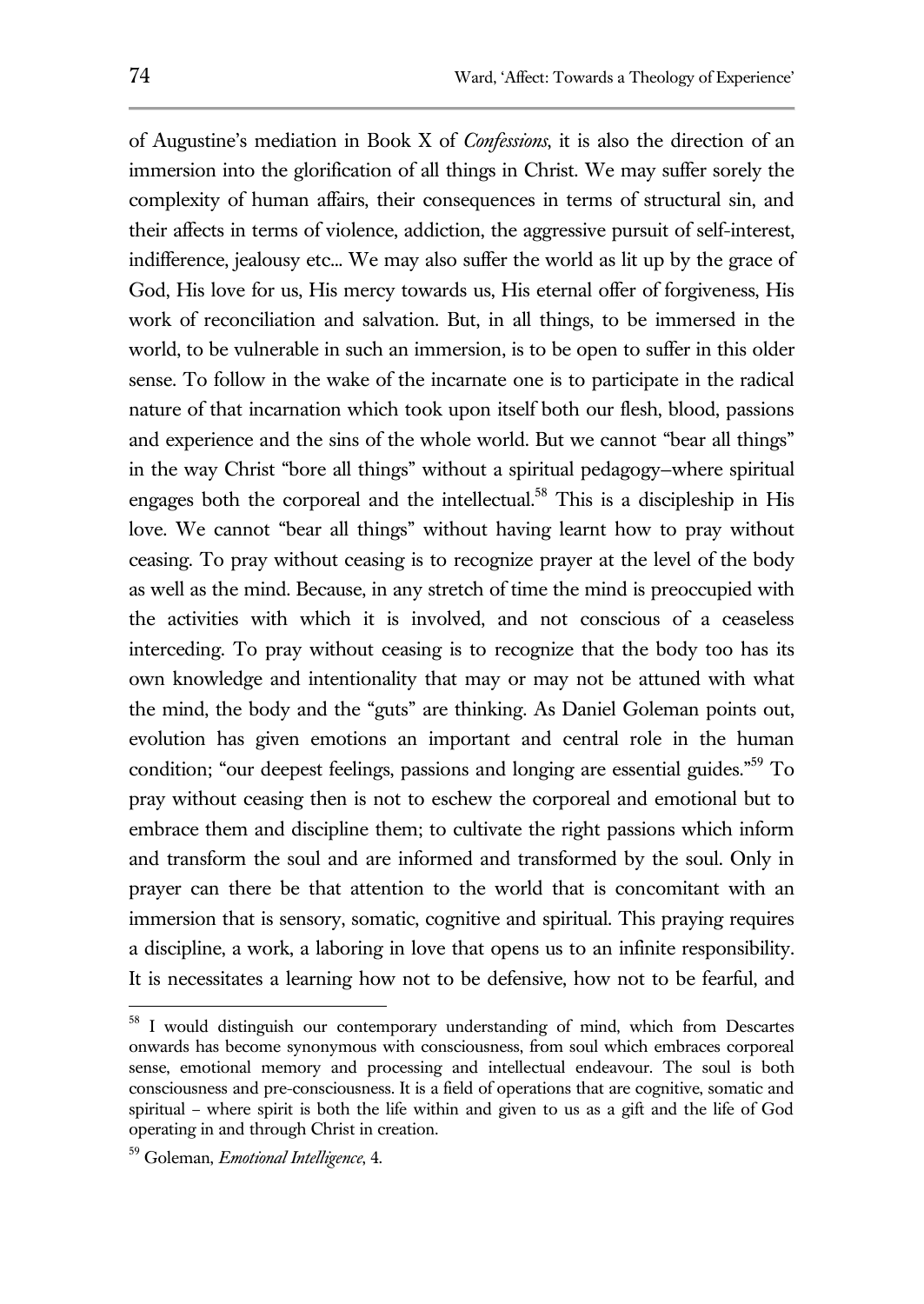how to let go. It requires the development of what Heidegger saw as a fundamental aspect of Dasein, *Sorge* or care. But is care without the worry, fear and anxiety that is often associated with that passion. This learning in the way of love—a love in which there is no fear, no defensiveness, no self-protective reaction to what is given is, to some extent, an undoing of our evolutionary biologies. As we have evolved, we have adapted to conditions in ways that ensure our survival as a species. In this adaptation is instilled a fear of death and a need to protect ourselves. Food, shelter and procreation will ensure that survival.

#### **Conclusion**

What I am suggesting here is that learning the way of Christian love—which is learnt always under the guidance of the Holy Spirit—physiologically will and must affect the operation of the limbic realm; that oldest part of the brain associated with the amygdala. This learning will and must engender a biological transformation in our survival instincts and reflexes; even if, for us human subjects, there is no conscious access to such areas of our emotional memory unless things are revealed to us in prayer. For in the limbic system lies our *libido dominandi* and our *amor sui*. The two (im)moral dispositions that Augustine emphasizes are at the root of evil. Both emotional drives, rooted in the urge to self-protection are related to the same illusion: our invulnerability. As Goleman observes, for most of us "our mental well-being is based in part on the illusion of invulnerability" 60 . It is an illusion which has to be shattered; it is an illusion at the antipodes of Schleiermacher's recognition that piety rests upon the feeling of absolute dependence. As Schleiermacher recognized, and developed in his ethics, this feeling of absolute dependence in worship, as piety, is an intimation of our primordial relational condition which constitutes the given, the gift. In the limbic realm lie the primeval and early childhood emotional memories that reinforce the innate and preconditioned fear and anger that makes us fight for our lives at all costs—rather than lay them down. Self-sacrifice, kenosis and martyrdom as

<sup>60</sup> Goleman, *Emotional Intelligence*, 189.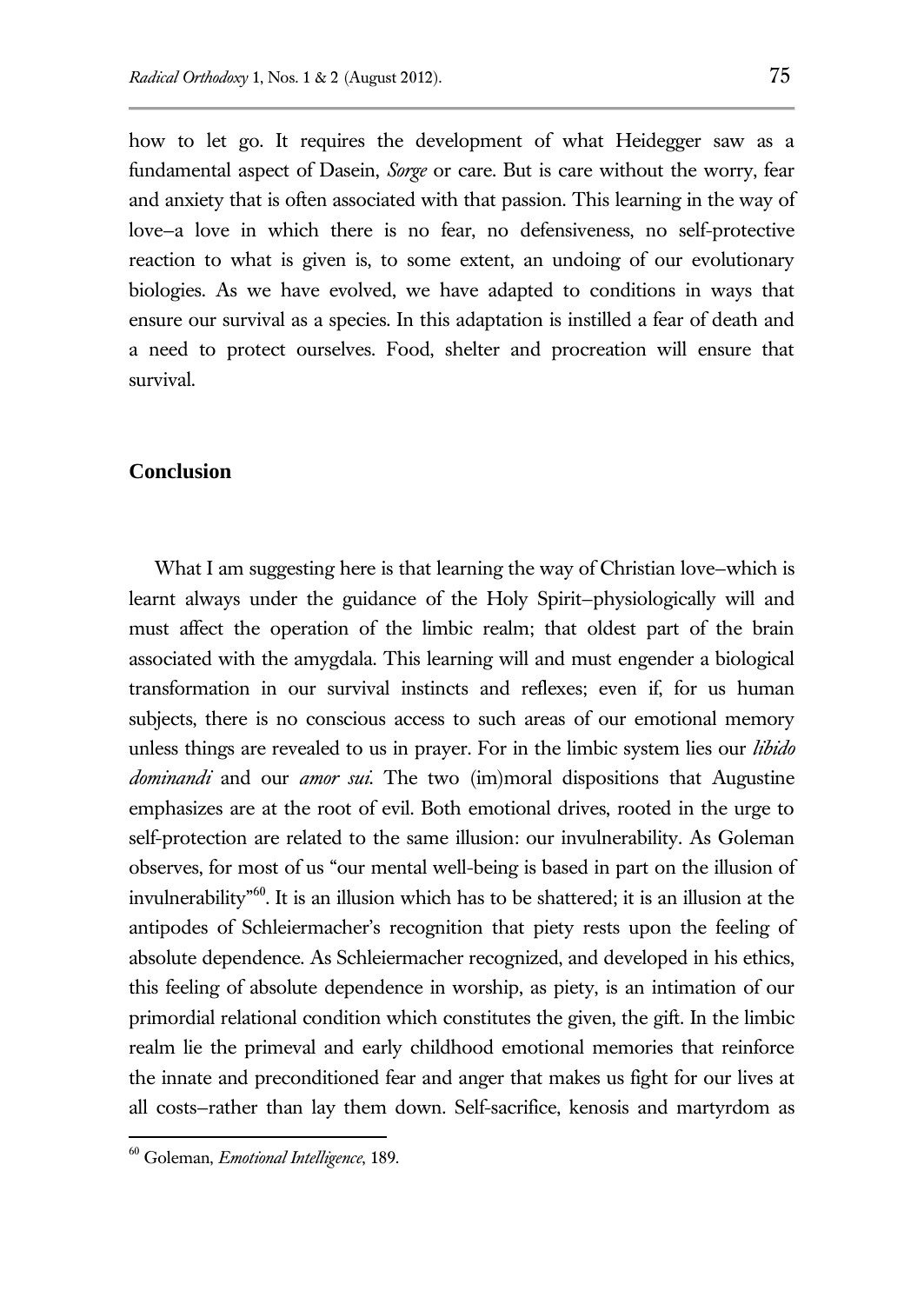acts of love all evidence structural transformations to these survivor instincts in the limbic realm; they evidence a distinction has been and can be made between emotional reactions, which are always an impulse to act, and deliberative actions; and they evidence degrees of conscious control of the emotional. We may never know (how could we?) whether there is a purging of the emotional memories in the amygdala that takes place in and through sanctification, but there will certainly be what Daniel Goleman describes as "an inhibition of the limbic signals to the motor cortex".<sup>61</sup>

If we take the core commandment cited by Jesus to the rich young Pharisee, then we observe that we "should love the Lord your God with all your heart and with all your soul and with all your strength and with all your mind".<sup>62</sup> It is, of course, an injunction laid down in Deuteronomy; it has an ancient provenance and encapsulates an ancient wisdom. All we have been examining above concerns love as an affect, an emotion registered in and issuing from deep within the heart and the soul. It concerns the body, its energies and musculature – '"strength" is an emotional, psychological and physiological phenomenon. Strength also relates to the will and that faculty is inseparable from the 'mind'. Cognition plays an important function in the fulfilling of this commandment. But cognition cannot operate alone, and its deeper currents lie within the body and its affections and the soul. The grace to fulfill his core injunction affects the totality of who we are as human beings, and in keeping this commandment lies our salvation. And not only our salvation, but also the salvation of the communities to which we belong. Ethical life begins with this change of heart and its orientation towards loving God fully. To be obedient to a set of rules that we recognize as a civil or even a religious code is only to be obedient to what is in our minds. It is head rather than heart knowledge. Heart knowledge knows that the rules are only a guide; the following is the most important aspect—and following is an affective, corporeal and therefore matter of the soul and the spirit.

In conclusion, let me be clear on two issues here: first, the limbic system is not evil or the seat of evil. I am no advocate of that now outdating method of dealing with aggressive forms of emotional instability, lobotomy. The limbic

<sup>61</sup> Goleman, *Emotional Intelligence*, 91.

<sup>62</sup> Luke 10:27.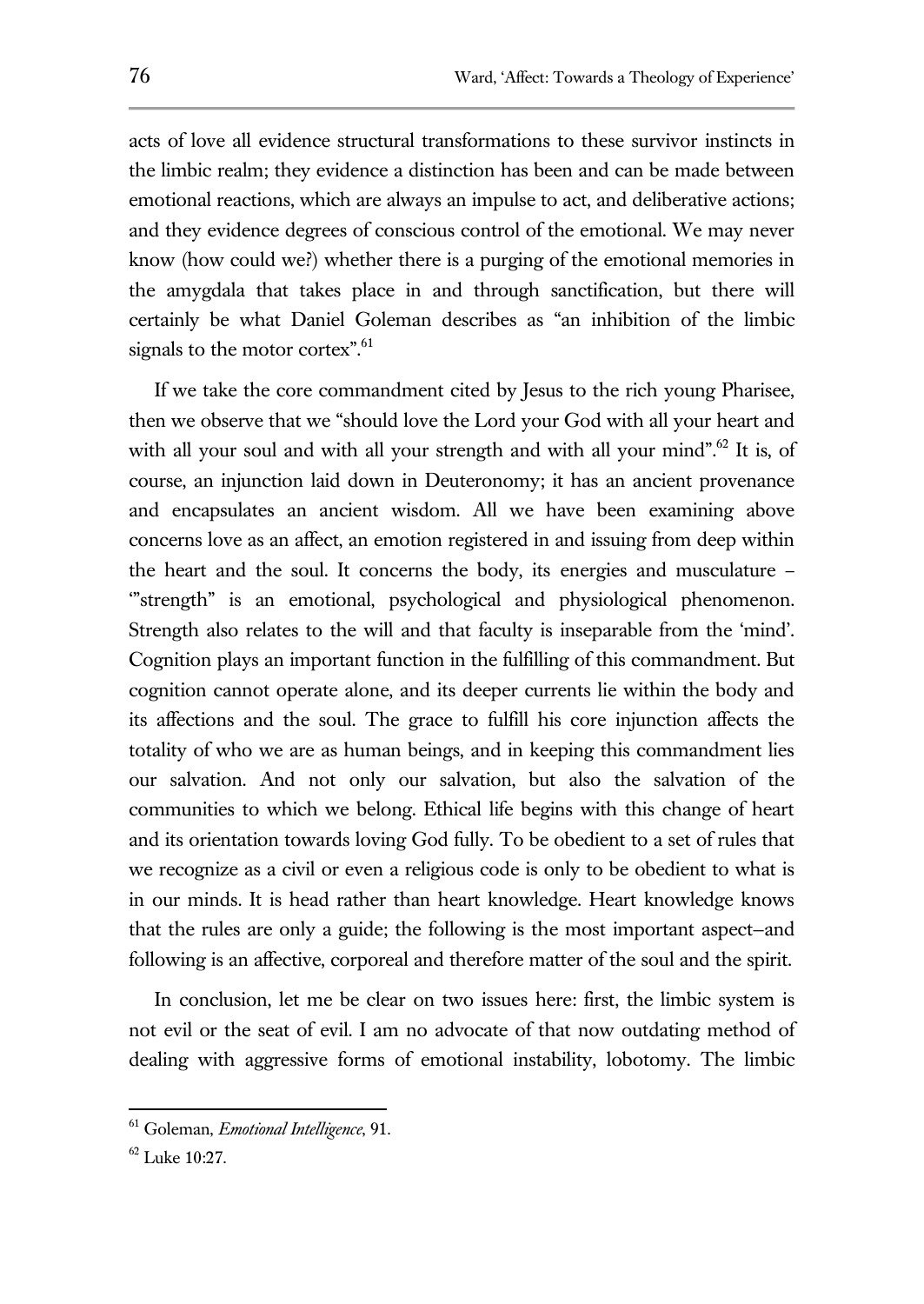system is also the home all other communications between the body and the cerebral cortex—it enables us to love with all our heart, mind and strength. It is also the source of guilt, shame, compassion and mercy. Two lobes, one on the right side of the brain, the hippocampus, the other on the left, the amygdala, are processing information which enables us to feel, know and act. But consider that founding story of sin in the Book of Genesis: Adam and Eve eat of the Tree of the Knowledge of Good and Evil. Before this they had existed, according to the story, in a state of freedom and joy prior to fear, to anger, and to jealousy. With all things had they been provided – food, water, companionship, work to do—in harmony with the rest of creation that they were given the task of governing. Okay it is a fairly limited range of emotions that the thin details of the story give us, and I am not trying to integrate the poetic imagination concerning the beginning of things with contemporary evolutionary psychology. But, it is interesting that, following the eating of the fruit from the forbidden tree, strong emotions do surface that neuroscientists associate with the amygdala and primitive emotional memory. The first is fear: when the voice of God calls Adam in the garden Adam ran, hid and froze (the fundamental somatic actions associated with fear). "I heard your voice in the garden and I was afraid," Adam tells God. He is afraid, he says, because he realizes his nakedness—his utter vulnerability before what is now a threatening other. The second emotion is shame—so God provides them with clothes to cover their nakedness. Shame is a primitive emotion associated with guilt. The third emotion is sorrow and pain: "I will greatly multiply your sorrow and your conception; in sorrow shall you bring forth children." And the final emotion is the *libido dominandi*: "your desire shall be to your husband, and he shall rule over you." All these emotions are also accompanied by now by death; for Adam and Eve will now live and labor until they return to the ground from where they were taken. The rest, one might say is history—human history. But what is it we pray for when we recite the words of the prayer Jesus taught His disciples "deliver us from evil"? Is our redemption and sanctification associated with the excision of those negative basic emotions? In the resurrection of the body will we find we have a new emotional life freed from the fear, shame, sorrow and lust because disciplined in and by love?

The second point on which I wish to be clear concerns prayer; prayer as the condition in which our sanctification is established, our vulnerability extended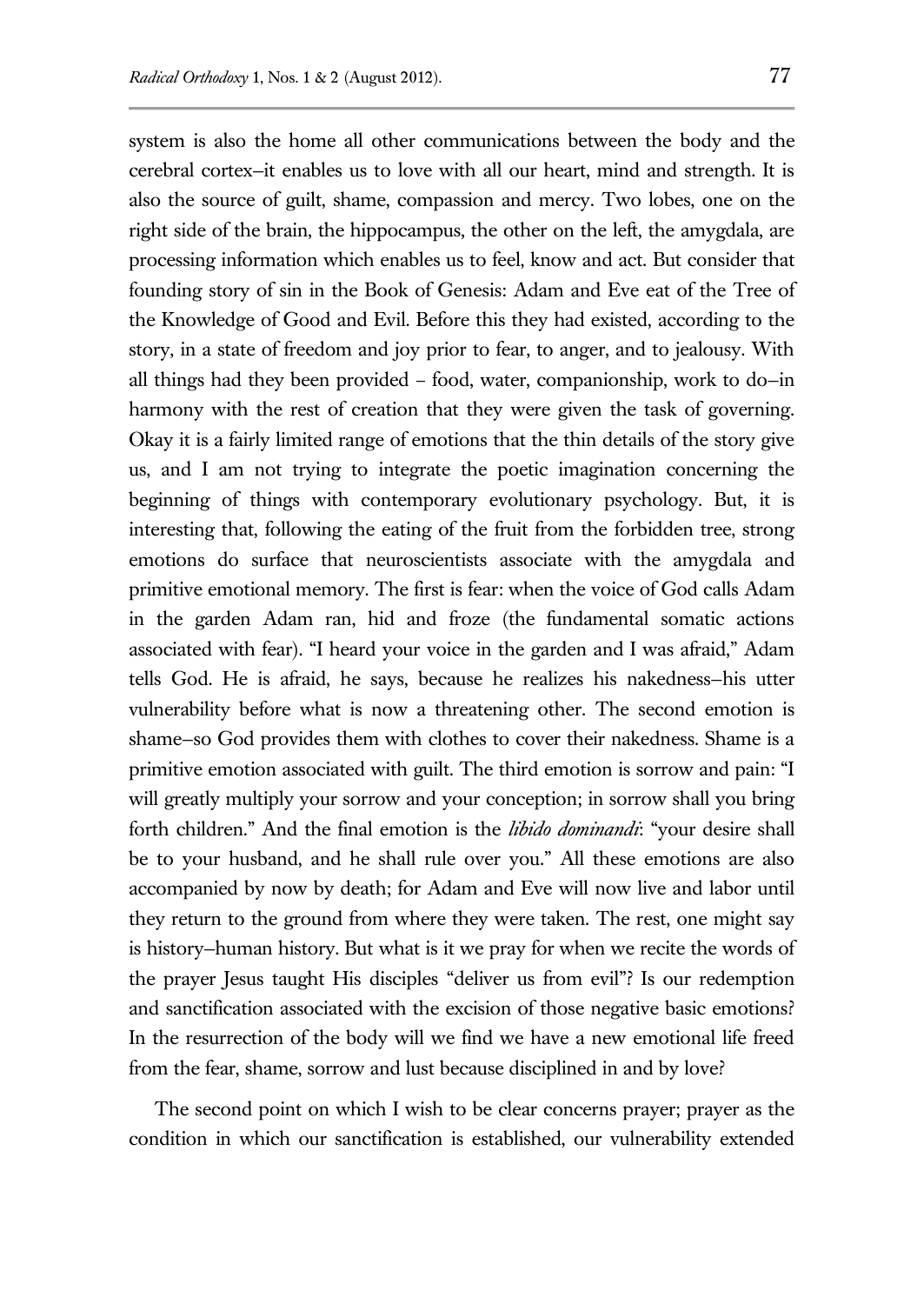and our attunement to being absolutely dependent apprehended (felt and intuited in Schleiermacher's and early Hegel's understanding of these terms). In this advocacy for the role of prayer I am not acquiescing to quietism. It is actually a thinking *with* the material world, the material world given to us, a world in which God operates in Christ, through the Spirit. This prayer is an obedience, a service that is both action and passivity, giving and receiving, responsibility and response; it both patience and endeavor. As I stated and examined in *The Politics of Discipleship*, prayer is our most political act<sup>63</sup>: a participation in the mind of Christ written into all of creation—a mind that infuses all things with the task of communicating each to the other (even socalled "inanimate" things like Robinson Jeffers' "Mysticism of stone."<sup>64</sup>

#### **Bibliography**

- Arnold, M.B. *Emotion and Personality*. New York: Columbia University Press, 1960.
- Augustine, St. *Confessiones*. Cambridge, Mass.: Harvard University Press, 1912.
- Barr, James. *The Garden of Eden and the Hope of Immortality*. London: SCM Press, 1992.
- Blackwell, Albert L. S*chleiermacher's Early Philosophy of Life: Determinism, Freedom, and Phantasy.* Chico, CA: Scholars Press, 1982.
- de Gruyter Walter, English translation by Blackwell, Albert L. *On Freedom*. Lewiston/Queenston/Lampeter: The Edwin Mellen Press, 1992.
- Durrell, Lawrence. *The Alexandria Quartet*. London: Faber and Faber 1962.
- Ekman, Paul. "Facial Expression and Emotion." In American *Psychologist* 48 (1993), 348-92.

<sup>63</sup> See Ward, *Discipleship,* 280-83.

<sup>&</sup>lt;sup>64</sup> Jeffers, 'The Rock and the Hawk', 502.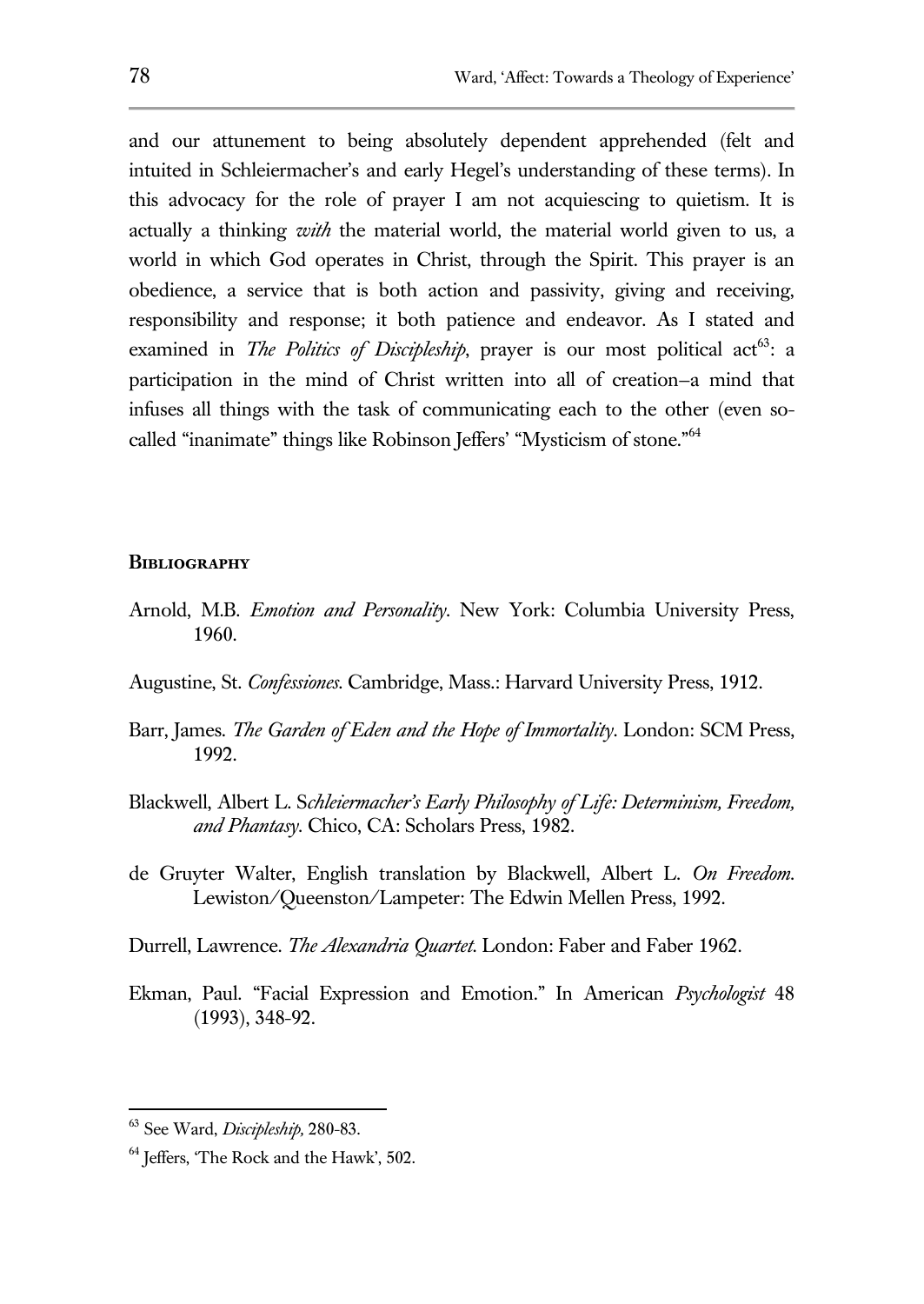- Gibson, J. J. *The Senses Considered as Perceptual System*. Boston: Houghton Mifflin and Co., 1966.
- Goleman, Daniel. *Emotional Intelligence: Why it can matter more than IQ*. New York: Bantam Books, 1995.
- Heidegger*,* Martin. *The Phenomenology of Religious Life*. Translated by Matthias Fritsch and Jennifer Anna Gosetti-Ferencei. Bloomingdale: Indiana University Press, 2004.
- Hegel, G. W. F. "Glauben und Wissen." In *Jenaer Schriften 1801-1807*, 287-433. Edited by Moldenhauer, Eva and Michel, Karl Markus. Frankfurt: Suhrkamp, 1970. English translation, Cerf, Walter and Harris, H.S. *Faith and Knowledge*. Albany: SUNY Press, 1977.
- -----. *System of Ethical Life (1802/3)*. Edited and Translated by H. S. Harris and T. M. Knox. Albany: SUNY Press, 1979.
- Jeffers, Robinson. "The Rock and the Hawk" In *The Collected Poetry of Robinson Jeffers*. Edited by Tim Hunt . Stanford: Stanford University Press, 2001.
- Johnson, Aubrey R. *The One and the Many in the Israelist Conception of God*. Cardiff: University of Wales Press, 1961.
- LeDoux, Joseph. *The Emotional Brain: The Mysterious Underpinnings of Emotional Life*. London: Weidenfeld & Nicolson, 1998.
- Nathanson, Donald. *Shame and Pride: Affect, Sex, and the Birth of the Self*. New York: W. W. Norton & Co., 1994.
- Otto, Rudolph. *The Idea of the Holy*. Translated by John W. Harvey. Oxford: Oxford University Press, 1923.
- Panskepp, Jaak. "Toward a General Psychobiological Theory of Emotions." In *Behavioural and Brain Sciences* 5 (1982): 407-67.
- Prinz, Jesse. "Which emotions are basic?" In *Emotion, Evolution and Rationality*, 69-88. Edited by Dylan Evans and Pierre Cruse. Oxford: Oxford University Press, 2004.
- Rosenkranz, Karl. *Georg Wilhelm Friedrich Hegels Leben*. Darmstadt: Wissenschaftlishe Buchgesellschaft, 1963.